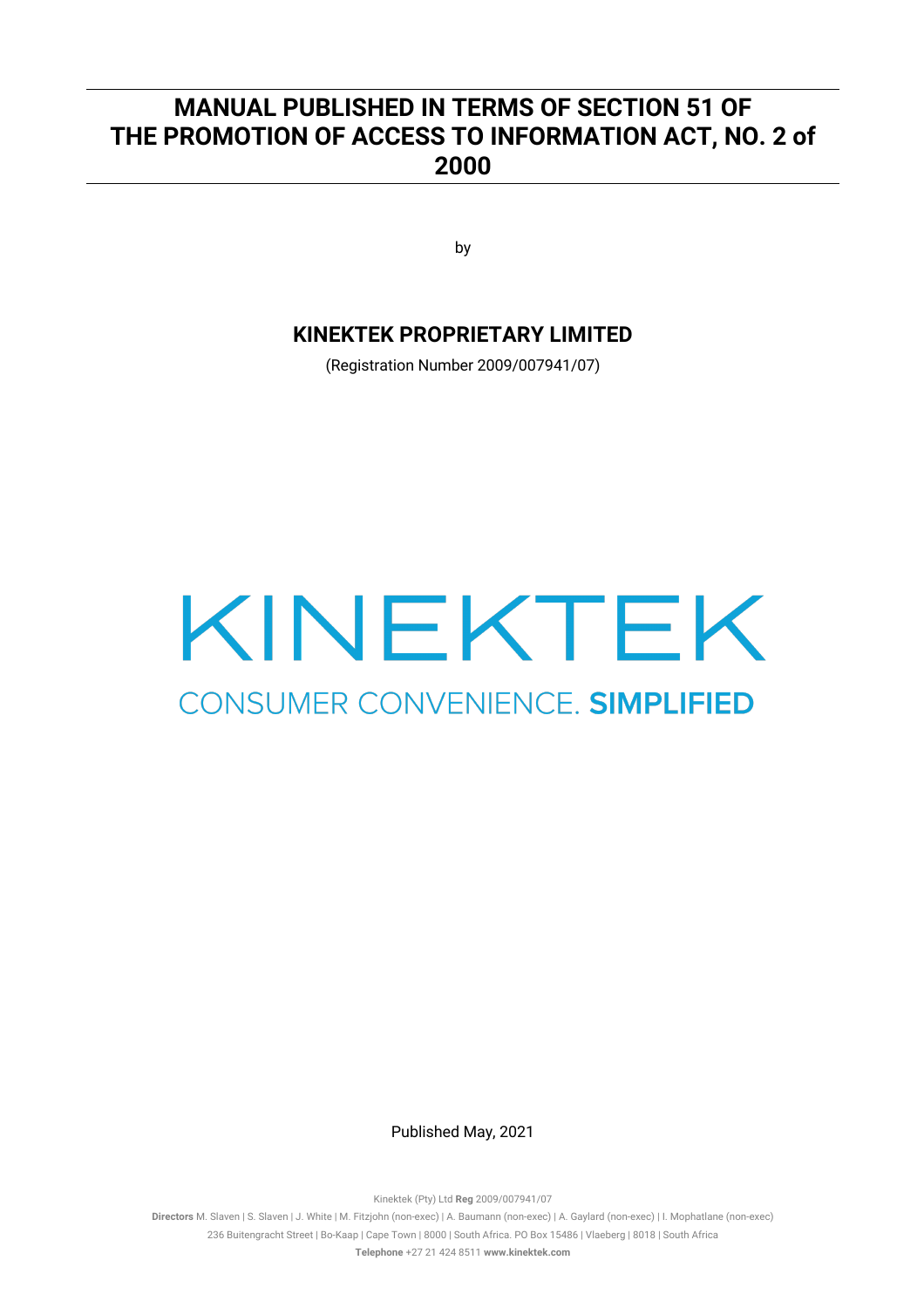# 1 **INTRODUCTION**

This Manual is published in terms of Section 51 of the Promotion of Access to Information Act No. 2 of 2000. The Act gives effect to the provisions of Section 32 of the Constitution, which provides for the right of access to information held by the State and to information held by another person that is required for the exercise and/or protection of any right.

Kinektek Proprietary Limited, registration number 2009/007941/07 ("**Company**") is a private body as defined in the Promotion of Access to Information Act, No. 2 of 2000 ("**Act**").

The aim of this Manual is to assist Requestors in requesting access to information from Kinektek as contemplated in the Act. This Manual may be amended from time to time, and once amendments have been affected, the latest version of this Manual will be published and distributed in accordance with the Act.

The reference to any information in addition to that specifically required in terms of Section 51 of the Act does not create any right or entitlement (contractual or otherwise) to receive such information, other than in terms of the Act.

# 2 **DEFINITIONS**

Unless the context clearly indicates otherwise, the following terms shall have the meanings assigned to them hereunder, namely:–

- 2.1 "**Act**" means the Promotion of Access to Information Act No. 2 of 2000, as amended from time to time;
- 2.2 "**Manual**" means this manual published in compliance with Section 51 of the Act;
- 2.3 "**Personnel**" means any person who works for or provides services to or on behalf of Kinektek and receives or is entitled to receive any remuneration. This includes, without limitation, directors (both executive and non-executive), all permanent, temporary and part-time staff as well as contract workers;
- 2.4 "**Record**" means any recorded information, regardless of form or medium, which is in the possession or under the control of Kinektek, irrespective of whether it was created by Kinektek;
- 2.5 "**Request**" means a request for access to a Record of Kinektek;
- 2.6 "**Requestor**" means any person, including a public body or an official thereof, making a Request for access to a Record of Kinektek and includes any person acting on behalf of that person;
- 2.7 "**SAHRC**" means the South African Human Rights Commission.

# 3 **ACCESS TO INFORMATION**

- 3.1 The motivation for the Act is found in the Constitution of South Africa which provides that everyone has a right of access to information held –
	- 3.1.1 by the state, where no reason for access to the information needs to be established (section 32(1)(a)); or
	- 3.1.2 by a private body, if the requestor requires a record for the exercise or protection of any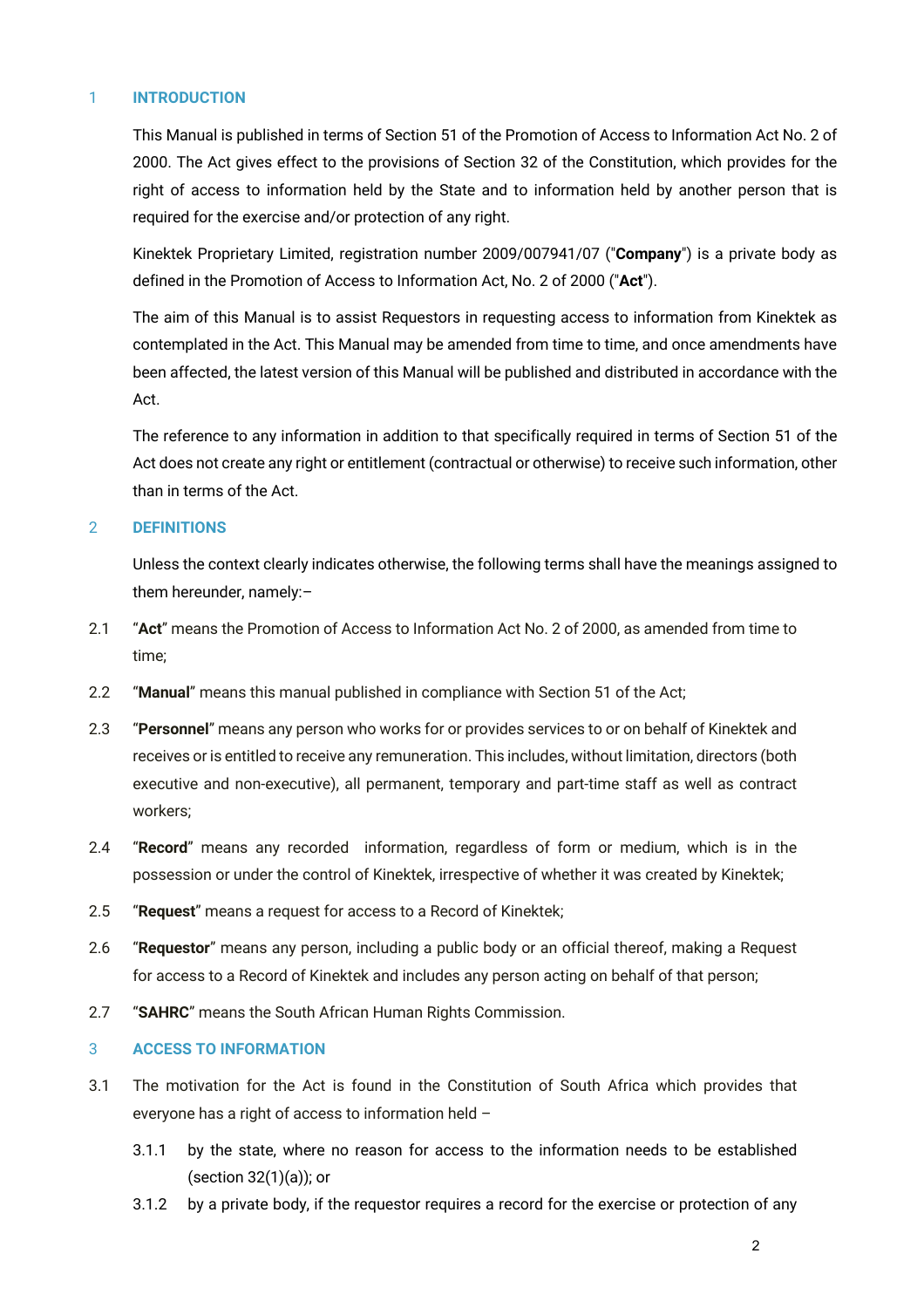right (section 32(1)(b)).

- 3.2 The Constitution further requires that legislation be enacted to give effect to the provision of section 32 of the Constitution. The Act has been enacted to meet this requirement.
- 3.3 In terms of the Act any person has a right of access to a record held by or under the control of a private body if (a) the record is required for the exercise or protection of any right, (b) the requestor has complied with all the procedural requirements of the Act, and (c) no grounds for refusal can be established by the private body allowing them to refuse access to the record requested.
- 3.4 The first step in assessing a request is to determine if the request is procedurally correct. This is facilitated by the requester ("**Requestor**") properly and fully completing the information required in the request. If assistance is required, the information officer ("**IO**") will render reasonable assistance to a Requester to comply with the procedures set out in the Act. The IO will also require that the Requester is properly identified and that the applicable fee and, if applicable a deposit, has been paid. Once these requirements have all been fully satisfied a 30 day period begins to run and the IO is obliged to give the Requester notice of the IO's decision during that 30 day period.
- 3.5 The second step in assessing a request is to determine if the Requester has evidenced, in the request, that the Requestor requires the record to exercise or protect a right. If the IO is satisfied that the information provided by the Requester supports this requirement, the third step will be conducted.
- 3.6 The third step in assessing a request is to determine if the IO must or may refuse the request on the basis of a ground for refusal. In some cases this decision is mandatory, and in others it is discretionary.
- 3.7 Once the IO has made a decision the IO must inform the Requester of the decision and, if the request is refused, provide reasons for the refusal.
- 3.8 If the Requester is aggrieved by either the fees charged for access to a record, the form in which access is provided to a record, or by a refusal to grant access to a record, the Requester is entitled to apply to court for appropriate relief, within 30 days of receiving notice of the decision.
- 3.9 The Company endorses the object of the Act, which is to give effect to the constitutional right of access to information, subject to justifiable limitations. The manual is intended to assist a Requester in exercising this right.

# 4 **GROUNDS OF REFUSAL OF ACCESS TO INFORMATION**

Kinektek may, and in must in certain circumstances refuse access to Records on any of the grounds for refusal established in the Act. These grounds for refusal include:

- mandatory protection of the privacy of a third party who is a natural person (human being);
- mandatory protection of commercial information of a third party;
- mandatory protection of certain confidential information of a third party;
- mandatory protection of the safety of individuals, and the protection of property;
- mandatory protection of records privileged from production in legal proceedings;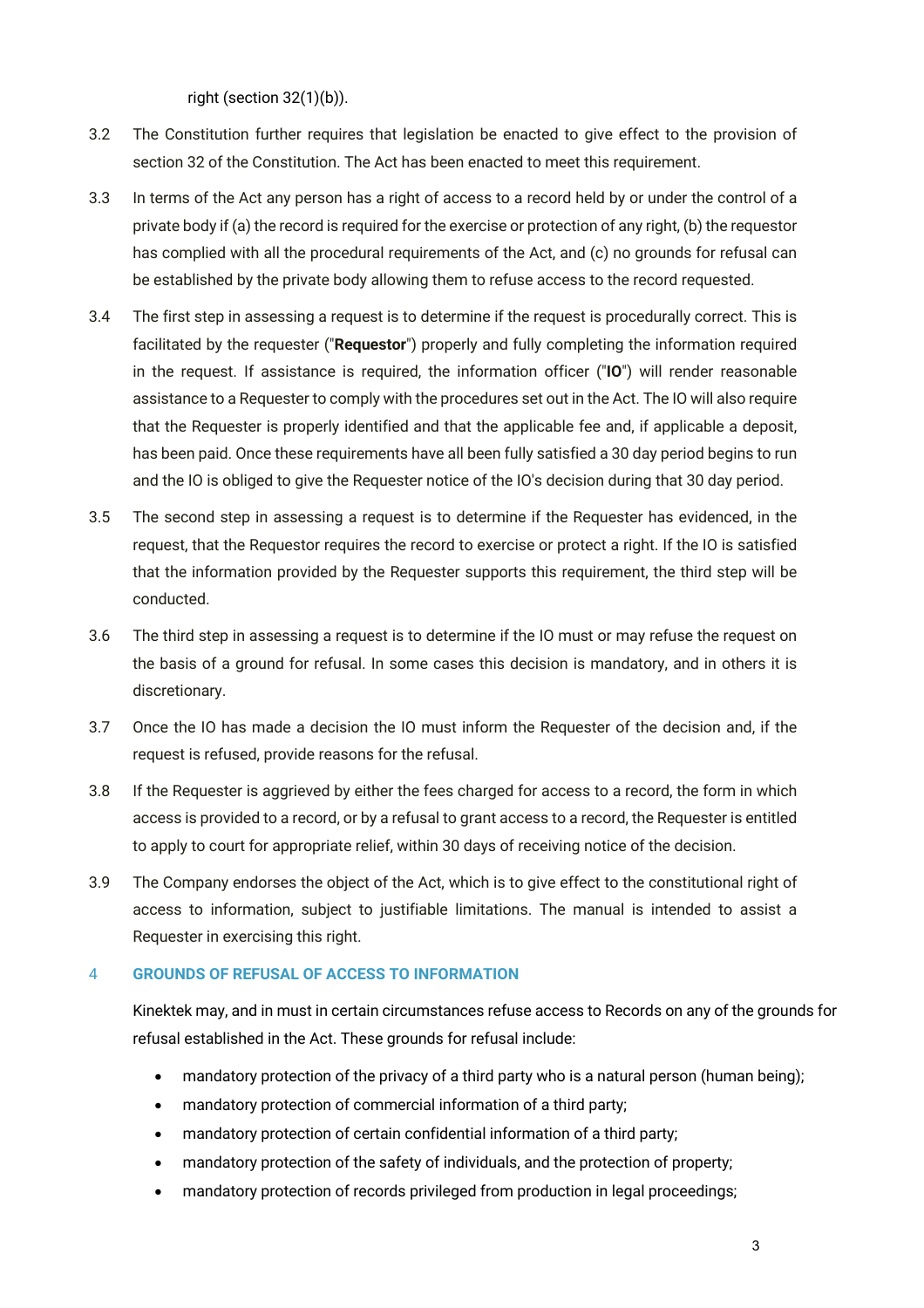- 4.1.1 commercial information of a private body;
- 4.1.2 mandatory protection of research information of a third party and of a private body.

# 5 **CONTACT DETAILS**

The Kinektek Information Officer is Justin White and is the person to whom Requests for access to Records should be addressed. Contact details for requests for access to information are as follows:

| <b>Information Officer</b> | Justin White            |
|----------------------------|-------------------------|
| <b>Postal Address:</b>     | P O Box 15486           |
|                            | Vlaeberg                |
|                            | 8018                    |
| Telephone:                 | +27 21 424 8511         |
| <b>Website:</b>            | www.kinektek.com        |
| Email:                     | compliance@kinektek.com |

# 6 **DESCRIPTION OF GUIDE REFERRED TO IN SECTION 10: SECTION 51(1)(B)**

The SAHRC has, in terms of Section 10 of the Act, published a Guide to assist persons wishing to exercise any right in terms of the Act. The Guide may be obtained from the SAHRC or on its website (http://www.sahrc.org.za).

Please direct any queries to:

# **The South African Human Rights Commission**

# **PAIA Unit**

The Research and Documentation Department

| <b>Postal Address:</b> | Private Bag X2700 |
|------------------------|-------------------|
|                        | Houghton          |
|                        | 2041              |
| Telephone:             | +27 11 484-8300   |
| Fax:                   | +27 11 484-0582   |
| <b>Website:</b>        | www.sahrc.org.za  |
| Email:                 | paia@sahrc.org.za |

# 7 **VOLUNTARY DISCLOSURE**

7.1 In terms of section 52(1), Kinektek may make certain categories of records automatically available without the Requester having to request access in terms of the Act.

These would include –

- reports;
- other literature intended for public viewing;
- public customer information.
- 7.2 If the Requester believes that any other statutory instrument allows access to a record this should be referred to the IO who will within a reasonable period (not more than 10 days) consider a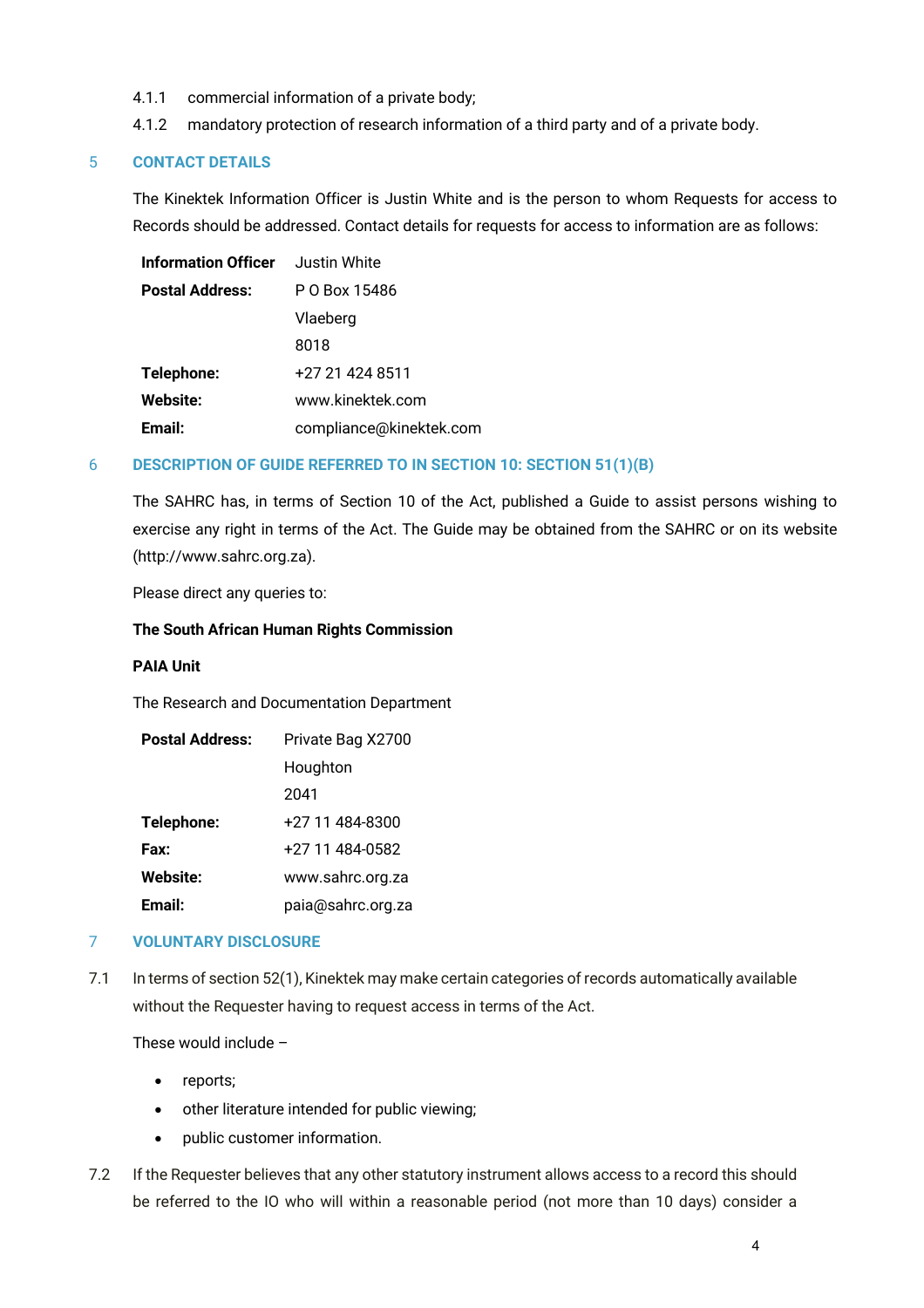request in the light thereof.

# 8 **RECORDS AVAILABLE IN TERMS OF OTHER LEGISLATION: SECTION 51(1)(D)**

Records available in terms of other legislation include those in relation to:

- Basic Conditions of Employment No. 75 of 1997
- Bills of Exchange Act No. 34 of 1964
- Broad Based Black Economic Empowerment Act No. 53 of 2003
- Companies Act No. 71 of 2008
- Compensation for Occupational Injuries and Health Diseases Act No. 130 of 1993
- Competition Act No. 89 of 1998
- Consumer Protection Act No. 68 of 2008
- Copyright Act No. 98 of 1978
- Employment Equity Act No. 55 of 1998
- Electronic Communications Act No. 36 of 2005
- Electronic Communications and Transactions Act No. 25 of 2002
- Financial Intelligence Centre Act No. 38 of 2001
- General Pensions Act No. 29 of 1979
- Income Tax Act No. 95 of 1967
- Insolvency Act No. 24 of 1936
- Intellectual Property Laws Amendments Act No. 38 of 1997
- Labour Relations Act No. 66 of 1995
- National Credit Act No. 34 of 2005
- Occupational Health & Safety Act No. 85 of 1993
- Pension Funds Act No. 24 of 1956
- Prevention and Combating of Corrupt Activities Act No. 12 of 2004
- Promotion of Access to Information Act No. 2 of 2000
- Protection of Personal Information Act No. 4 of 2013 ("**POPI**")
- Regulation of Interception of Communications and Provision of Communication Related Information Act No. 70 of 2002
- Securities Transfer Tax Act No. 25 of 2007
- Securities Transfer Tax Administration Act No. 26 of 2007
- Skills Development Levies Act No. 9 of 1999
- Skills Development Act No. 97 of 1998
- Trademarks Act No. 194 of 1993
- Uncertificated Securities Tax Act No. 31 of 1998
- Unemployment Contributions Act No. 4 of 2002
- Unemployment Insurance Act No. 63 of 2001
- Value Added Tax Act No. 89 of 1991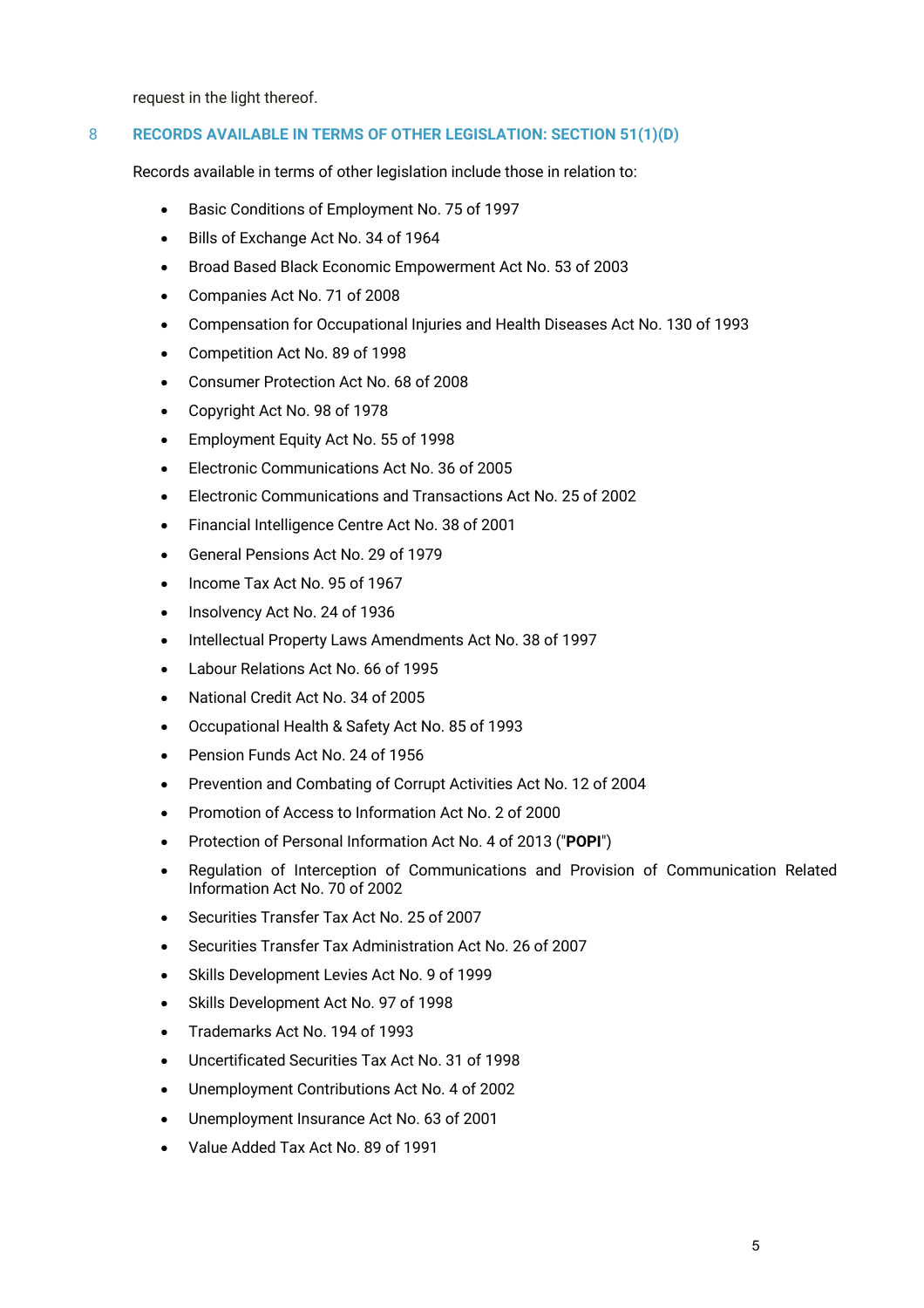# 9 **SUBJECTS AND CATEGORIES OF RECORDS HELD: SECTION 51(1)(E)**

- 9.1 Companies Act records: documents of incorporation, memorandum and articles of association, memorandum of incorporation, minutes of board meetings, share register and other statutory registers, and records relating to the appointment of directors, auditor, company secretary, public officer and other officers.
- 9.2 Financial records: annual financial statements, tax returns, accounting records, banking records, bank statements, paid cheques, electronic banking records, asset register, rental agreements, invoices.
- 9.3 Income tax records: SITE, PAYE, documents issued to employees for income tax purposes, records of payments made to SARS on behalf of employees, VAT, regional services levies, skills development levies, UIF, workmen's compensation.
- 9.4 Personnel documents and records: employment contracts, employment equity plan, medical aid records, pension fund records, disciplinary records, salary records, SETA records, disciplinary code, leave records, training records, training manuals.
- 9.5 Intellectual property: trademarks, copyright, licenses.
- 9.6 Marketing and sales: market information, public customer information, product brochures, owner manuals, product sales records, marketing strategies, customer database.
- 9.7 Immovable and moveable property: agreements for property leased by the Group, leases in respect of vehicles, office equipment leases.
- 9.8 Insurance policies.
- 9.9 Contracts: standard contracts, contracts with clients, contracts with suppliers, contracts with service providers, contracts with professional advisers, contracts with other third parties.

# 10 **DETAILS ON HOW TO REQUEST ACCESS TO INFORMATION HELD BY KINEKTEK**

- 10.1 The Requester must complete APPENDIX 1 and submit this form together with a request fee, to the IO.
- 10.2 The form must be submitted to the IO at the Company's address, fax number, or the IO's email address.
- 10.3 The form must:
	- 10.3.1 provide sufficient particulars to enable the IO to identify the records requested and to identify the Requester;
	- 10.3.2 indicate which form of access is required;
	- 10.3.3 specify a postal address or fax number of the Requester in the RSA;
	- 10.3.4 identify the right that the Requester is seeking to exercise or protect and provide an explanation of why the requested record is required for the exercise or protection of that right;
	- 10.3.5 if in addition to a written reply the Requester wants to be informed of the decision on the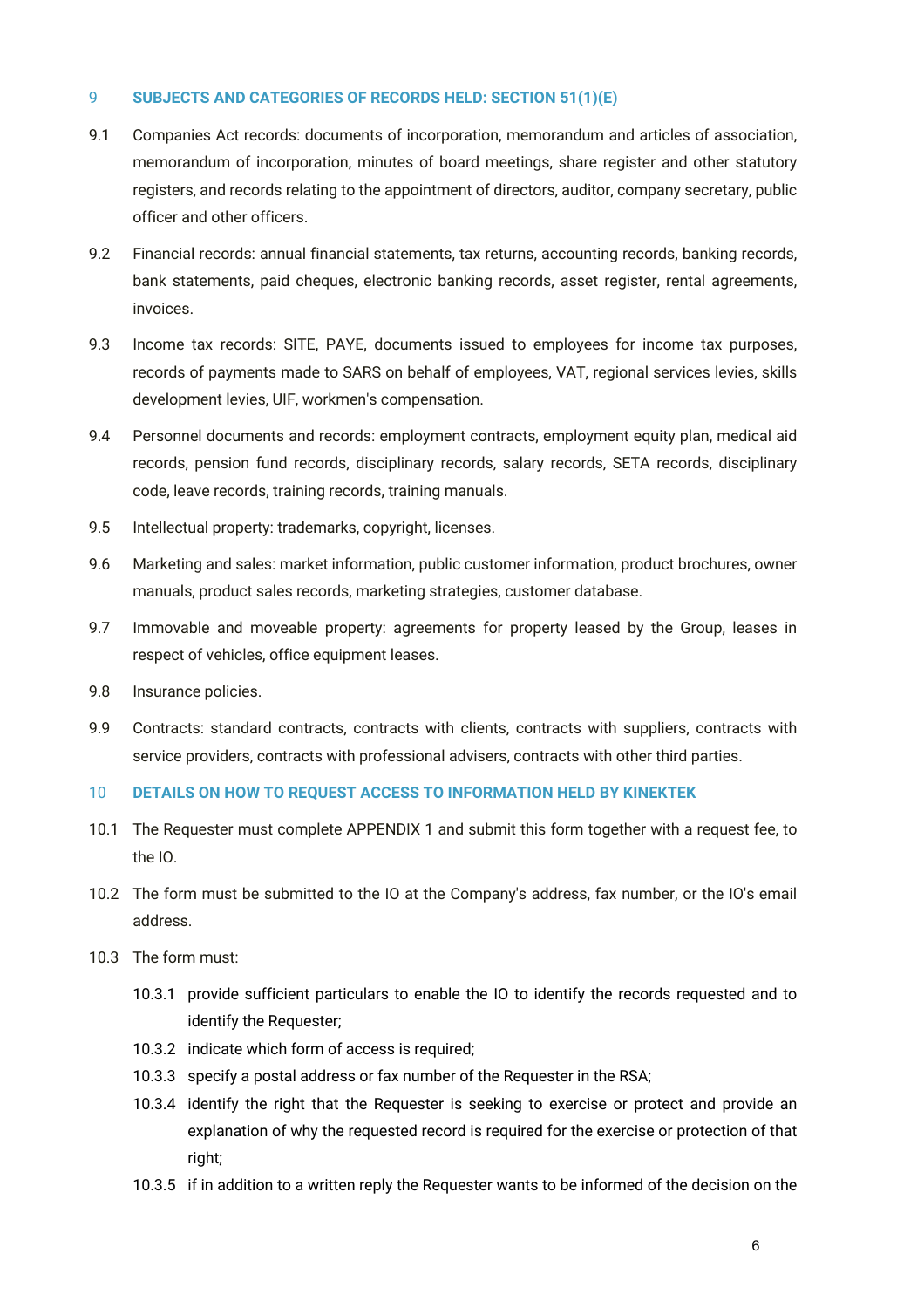request in any other manner, state that manner and the necessary particulars to be informed;

10.3.6 if the request is made on behalf of another person, submit proof of the capacity in which the Requester is making the request, to the reasonable satisfaction of the IO.

# 11 **THE LATEST NOTICE IN TERMS OF SECTION 52(2) (IF ANY)**

At this stage no notices have been published on the categories of records that are automatically available without a person having to request access in terms of PAIA.

#### 12 **POPI**

- 12.1 In this section 12, the following terms (and similar expressions) have the corresponding meanings:
	- 12.1.1 "**Process**" means any operation or activity or any set of operations, whether or not by automatic means, concerning Personal information, including: (a) collection, receipt, recording, organisation, collation, storage, updating or modification, retrieval, alteration, consultation or use; (b) dissemination by means of transmission, distribution or making available in any other form; or (c) merging, linking, as well as restriction, degradation, erasure or destruction of information.
	- 12.1.2 "**Personal Information**" means information relating to an identifiable, living, natural person, and where it is applicable, an identifiable, existing juristic person, comprising –
		- 12.1.2.1 personal information including (a) information relating to the race, gender, sex, pregnancy, marital status, national, ethnic or social origin, colour, sexual orientation, age, physical or mental health, well-being, disability, religion, conscience, belief, culture, language and birth of the person; (b) information relating to the education or the medical, financial, criminal or employment history of the person; (c) any identifying number, symbol, email address, physical address, telephone number, location information, online identifier or other particular assignment to the person; (d) the biometric information of the person; (e) the personal opinions, views or preferences of the person; (f) correspondence sent by the person that is implicitly or explicitly of a private or confidential nature or further correspondence that would reveal the contents of the original correspondence; (g) the views or opinions of another individual about the person; and (h) the name of the person if it appears with other personal information relating to the person or if the disclosure of the name itself would reveal information about the person; and
		- 12.1.2.2 special personal information including (a) religious or philosophical beliefs, race or ethnic origin, trade union membership, political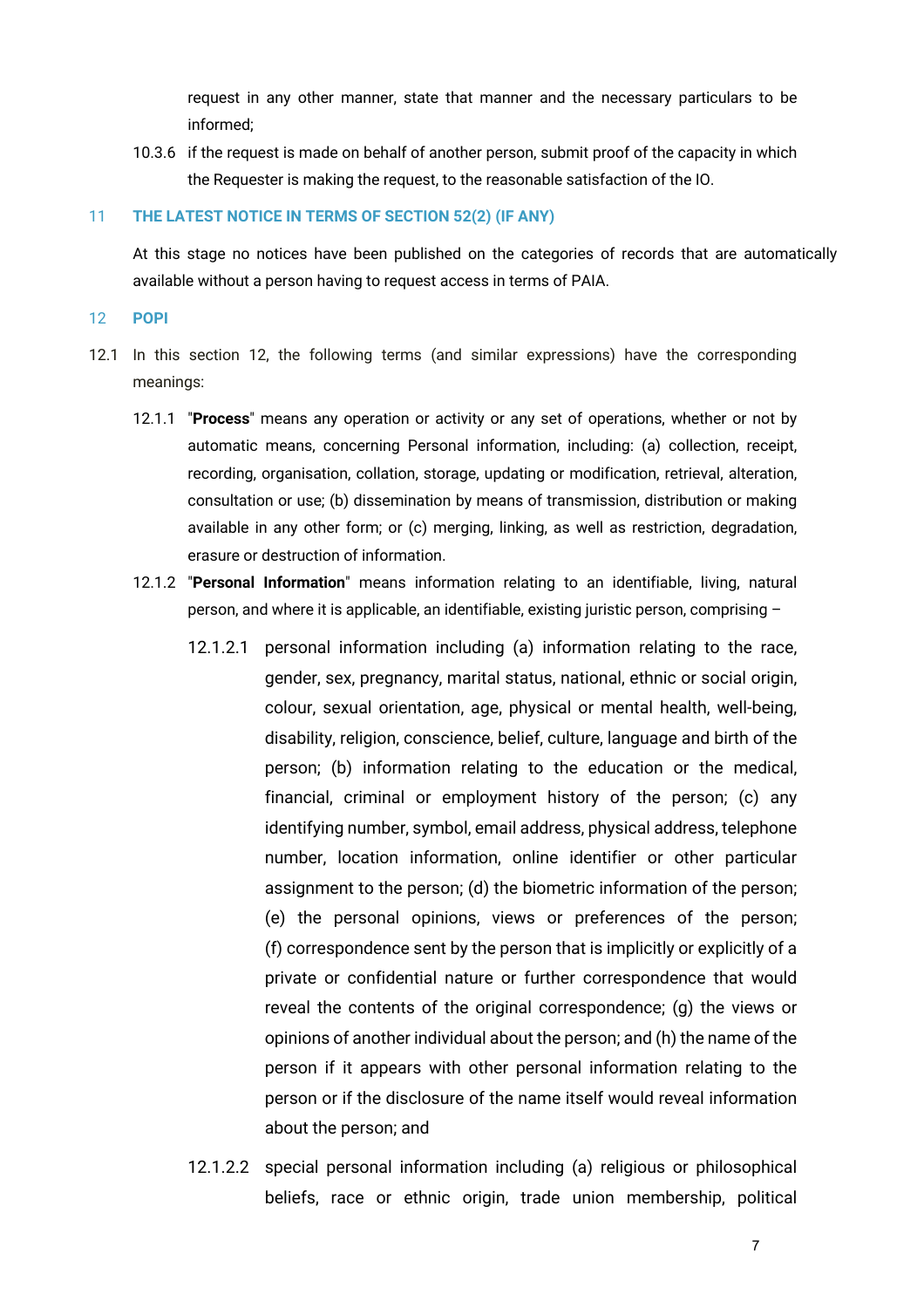persuasion, health or sex life or biometric information (personal identification based on physical, physiological or behavioural characterisation including blood typing, fingerprinting, DNA analysis, retinal scanning and voice recognition) of a data subject, or (b) criminal behaviour of a data subject to the extent that it relates to (i) the alleged commission by a data subject of any offence, or (ii) any proceedings in respect of any offence allegedly committed by a data subject or the disposal of such proceedings.

- 12.2 Processing of Personal Information by members of Kinektek, is governed by POPI. Members of Kinektek are obliged to meet the Processing conditions stipulated by POPI when Processing Personal Information. As a general guide (but note that this information may be incomplete) these Processing conditions comprise the following principles –
	- 12.2.1 **Accountability**: the responsible party must ensure that these conditions and the measures that give effect to them are complied with at the time of the determination of the purpose and means of the Processing and during the Processing itself.
	- 12.2.2 **Processing Limitation**: Personal Information may be processed (a) lawfully and in a reasonable manner that does not infringe the data subject's privacy, (b) if, given its purpose for being Processed, it is adequate, relevant and not excessive, (c) with consent, or if it is necessary to perform a contract relating to the data subject, or if required by law, or if it protects or if it is necessary for pursuing a legitimate interest of the data subject, (d) until consent is withdrawn or processing is objected to by the data subject. Personal Information must be collected from the data subject unless it is available in public records, or has been made public by the data subject, or the data subject has consented to it being collected from another source, or it not reasonably practicable to collect it from the data subject in a specific case. A data subject may object to the Processing of Personal Information by completing and submitting APPENDIX 2.
	- 12.2.3 **Purpose Specification**: Personal Information must be collected for a specific, explicitly defined and lawful purpose related to a function or activity of the responsible party and must not be retained any longer than necessary to achieve the purpose for which it was collected or subsequently Processed unless required by law or contract or if it is reasonably required for lawful purposes or consent has been given. Once it may no longer be retained, Personal Information must be destroyed or de-identified. Processing of Personal Information must be restricted if the data subject contests its accuracy.
	- 12.2.4 **Further Processing Limitation**: Further Processing must be compatible with the purpose for which it was originally collected.
	- 12.2.5 **Information Quality**: the responsible party must take reasonably practicable steps to ensure that Personal Information is complete, accurate, not misleading and is updated where necessary.
	- 12.2.6 **Openness**: if Personal Information is collected, the responsible party must take reasonably practical steps to ensure the data subject is aware of (a) the information being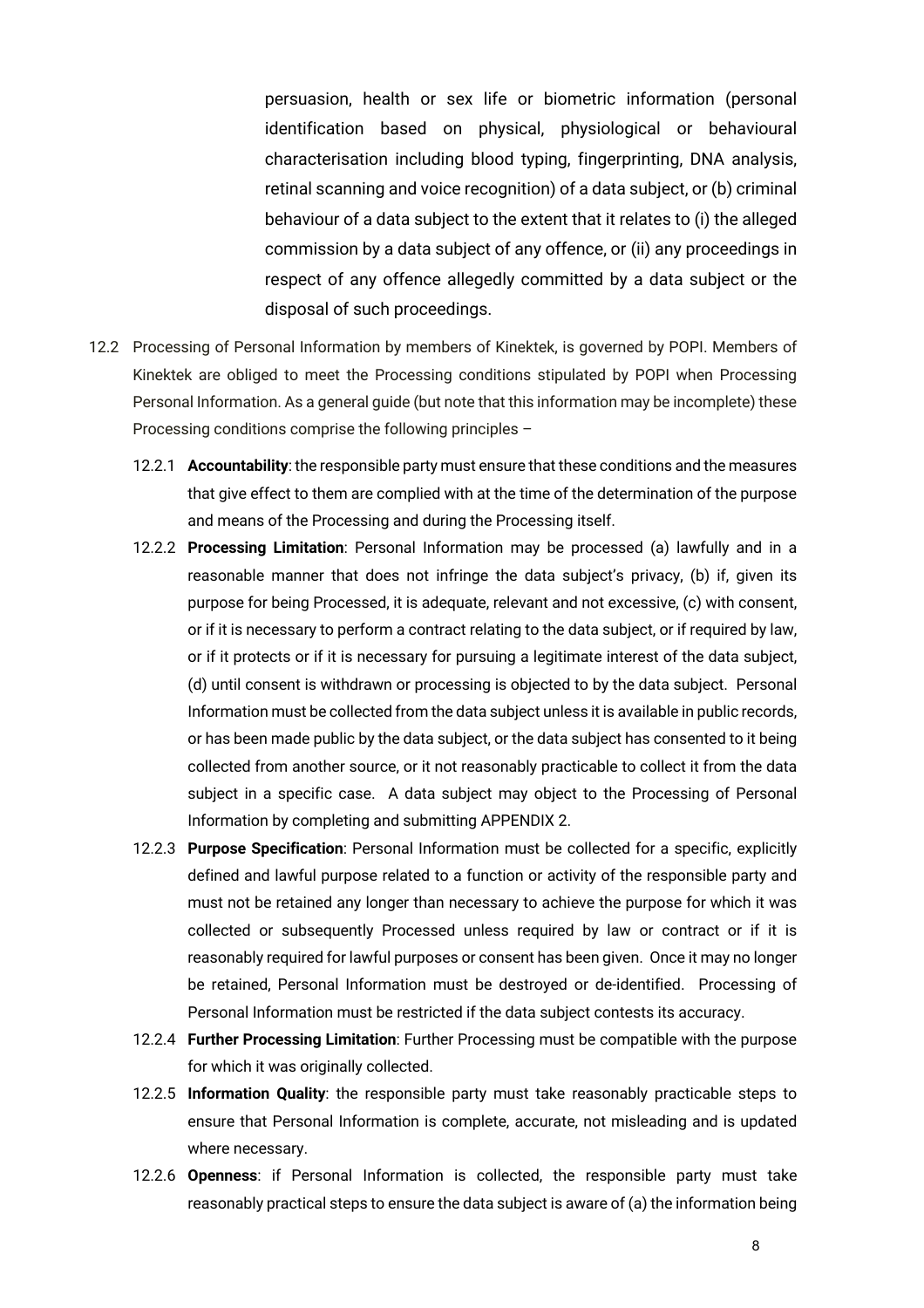collected, (b) the source of the information, (c) name and address of the responsible party, (d) the purpose for which the information is being collected, (e) if the supply of information is voluntary or mandatory, (f) the consequences of failing to provide the information, (g) any law authoring the collection, (h) whether the responsible party intends transferring the information to another country and the level of protection to be afforded to it. This is not necessary if consent has been given for non-compliance or if compliance is not reasonably practicable in the particular circumstances.

- 12.2.7 **Security Safeguards**: A responsible party must secure the integrity and confidentiality of Personal Information in its possession or under its control by taking appropriate and reasonable technical and organisational measures to prevent loss of, damage to or unauthorised destruction of Personal Information and unlawful access to or processing of Personal Information. The responsible party must have due regard to generally accepted information security practices and procedures which may apply to it generally or be required in terms of specific industry or professional rules and regulations. Where there are reasonable grounds to believe that Personal Information of a data subject was accessed/acquired by an unauthorised person, the responsible party must notify the Regulator and the data subject.
- 12.2.8 **Data Subject Participation**: As regards its Personal Information, a data subject may, request a responsible party by completing and submitting APPENDIX 3 to (a) correct or delete inaccurate, irrelevant, excessive, out-dated, incomplete, misleading or unlawfully obtained information in its possession/under its control, and (b) destroy or delete a record of information that the responsible party is no longer authorised in law to retain.
- 12.3 In the course of their respective business and operations the members Kinektek (as responsible parties in terms of POPI) Process Personal Information of and relating to Kinektek's (a) clients and their customers, (b) suppliers, (c) service providers and their customers, (d) professional advisers, (e) personnel (including employees, contractors and officers) and their family members and relatives, (f) non-executive officers and their family members and relatives, and (g) shareholders and their ultimate beneficial owners.
- 12.4 The exact nature of a data subject's Personal Information which is Processed by members of Kinektek will depend on the relationship (which may be direct or indirect) between the member of Kinektek and the data subject and the rights and obligations of the member of Kinektek in relation to or associated with the data subject. For a general overview of the Personal Information Processed by members of Kinektek in respect of various data subjects, see APPENDIX 4.

## 13 **PRESCRIBED FEES IN TERMS OF SECTION 54(1)**

- 13.1 In terms of section 54(1) of the Act the head of a private body (or by implication the IO) is not obliged to process a request until the prescribed request fee (currently R50.00) has been paid. Unless and until the fee or any deposit that the Requester is required to pay in terms of the Act, and all other procedural requirements have been complied with the 30-day period allowed for the IO to consider, the request shall not commence.
- 13.2 A schedule of the prescribed fees can be obtained by viewing regulation R. 187 on the Human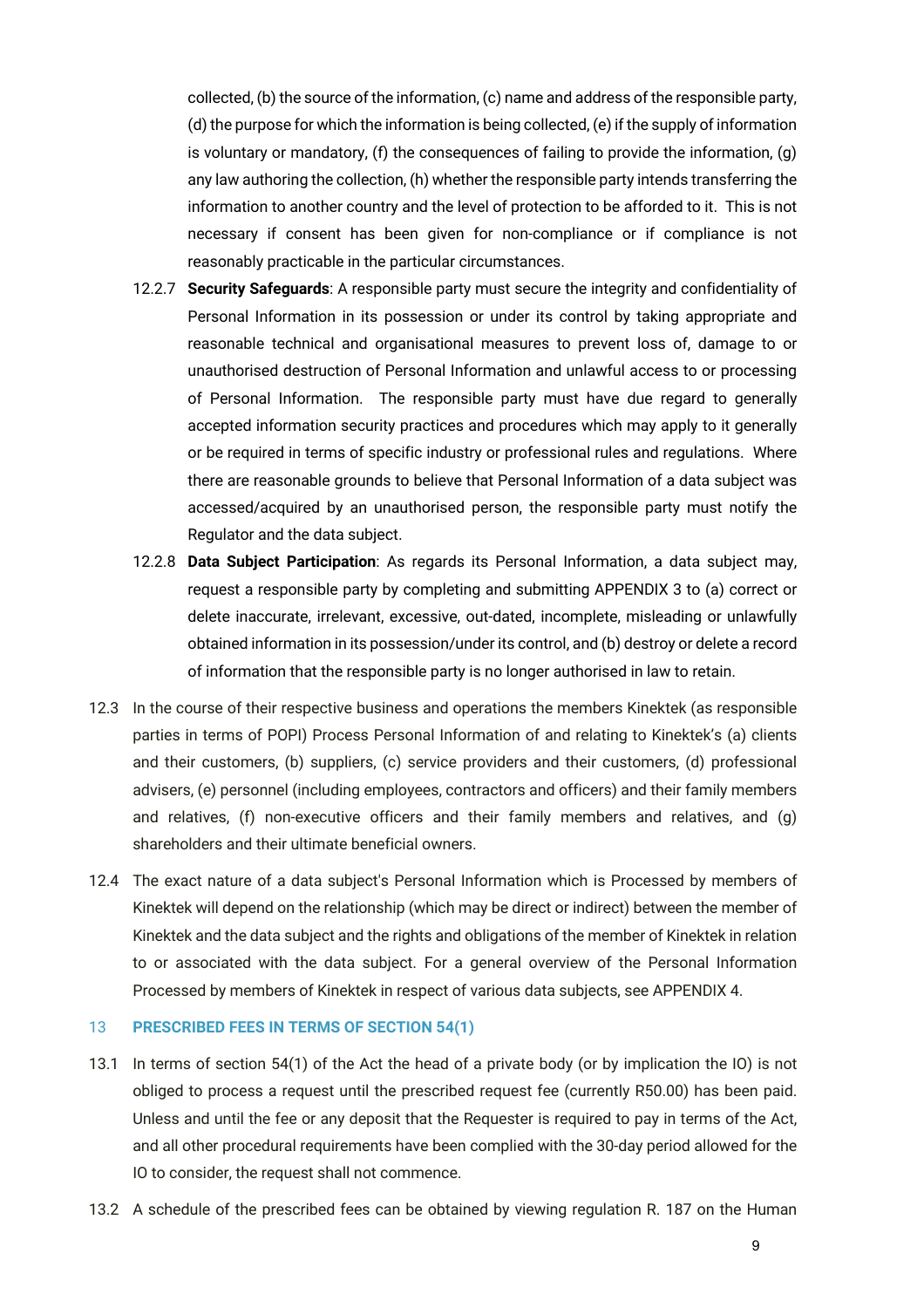Rights Commission's website at www.sahrc.org.za. As at the date of publication of this manual, the fees are as set out in APPENDIX 5.

# 14 **COPIES OF THIS MANUAL**

- 14.1 Copies of this manual are obtainable in hard copy from the premises of the Company, and in electronic format by return email addressed to **compliance@kinektek.com**. The following reference must be inserted in the subject line of the email 'Request for PAIA Manual'.
- 14.2 This manual will be published as required by the Act.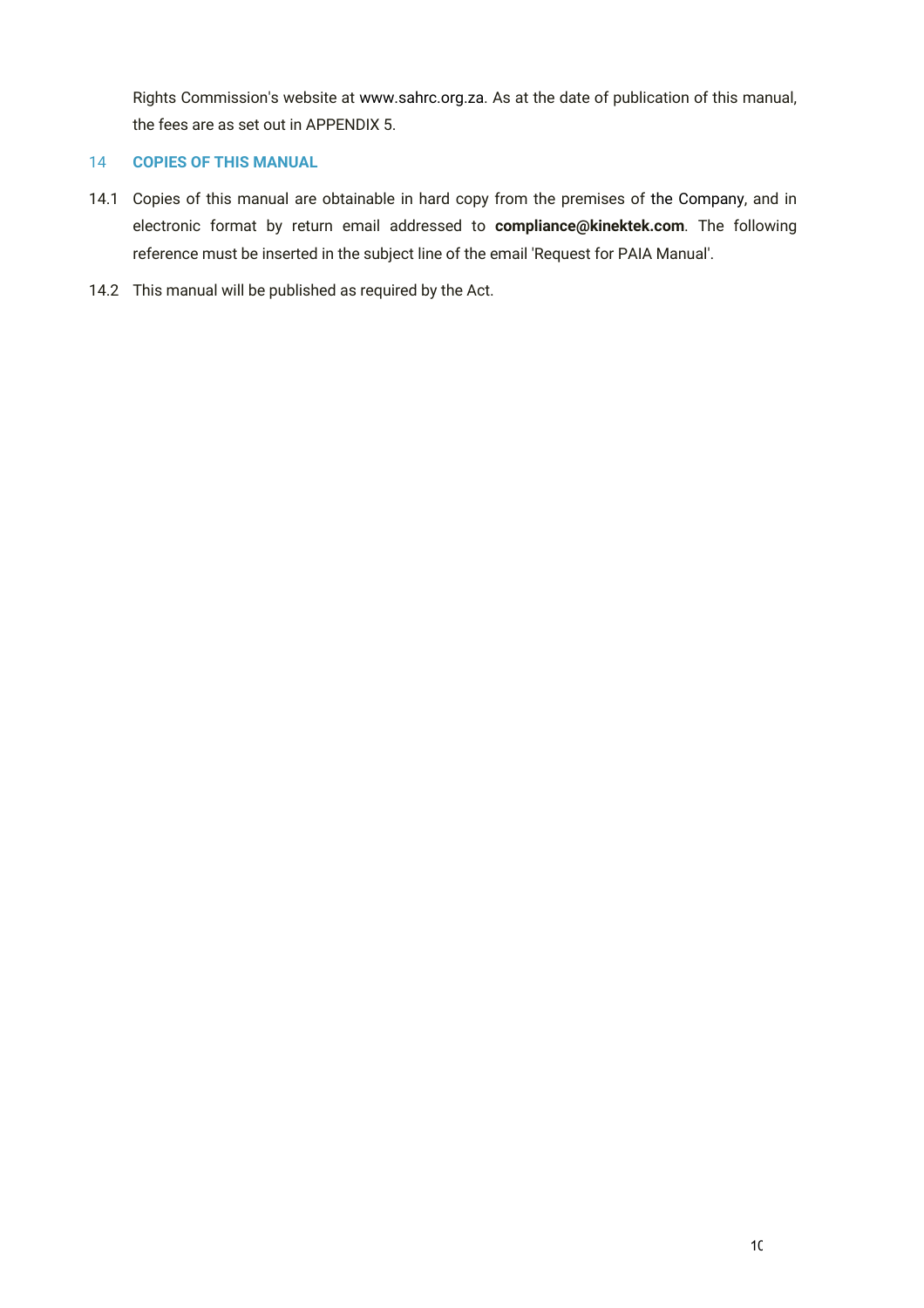**J752**

#### **PAIA FORM C**

#### **FORM C REQUEST FOR ACCESS TO RECORD OF PRIVATE BODY (Section 53(1) of the Promotion of Access to Information Act, 2000 (Act No. 2 of 2000)) [Regulation 10]**

**A. Particulars of private body**  The Head:

#### **B. Particulars of person requesting access to the record**

(a) The particulars of the person who requests access to the record must be given below. (b) The address and/or fax number in the Republic to which the information is to be sent must be given. (c) Proof of the capacity in which the request is made, if applicable, must be attached.

| Full names and surname:                                                   |  |  |  |  |  |  |  |  |  |  |  |
|---------------------------------------------------------------------------|--|--|--|--|--|--|--|--|--|--|--|
| Identity number:                                                          |  |  |  |  |  |  |  |  |  |  |  |
| Postal address:                                                           |  |  |  |  |  |  |  |  |  |  |  |
|                                                                           |  |  |  |  |  |  |  |  |  |  |  |
| E-mail address:                                                           |  |  |  |  |  |  |  |  |  |  |  |
| Capacity in which request is made, when made on behalf of another person: |  |  |  |  |  |  |  |  |  |  |  |

#### **C. Particulars of person on whose behalf request is made**

This section must be completed ONLY if a request for information is made on behalf of another person.

| $\sim$ |  |  |  |  |  |  |  |
|--------|--|--|--|--|--|--|--|
|        |  |  |  |  |  |  |  |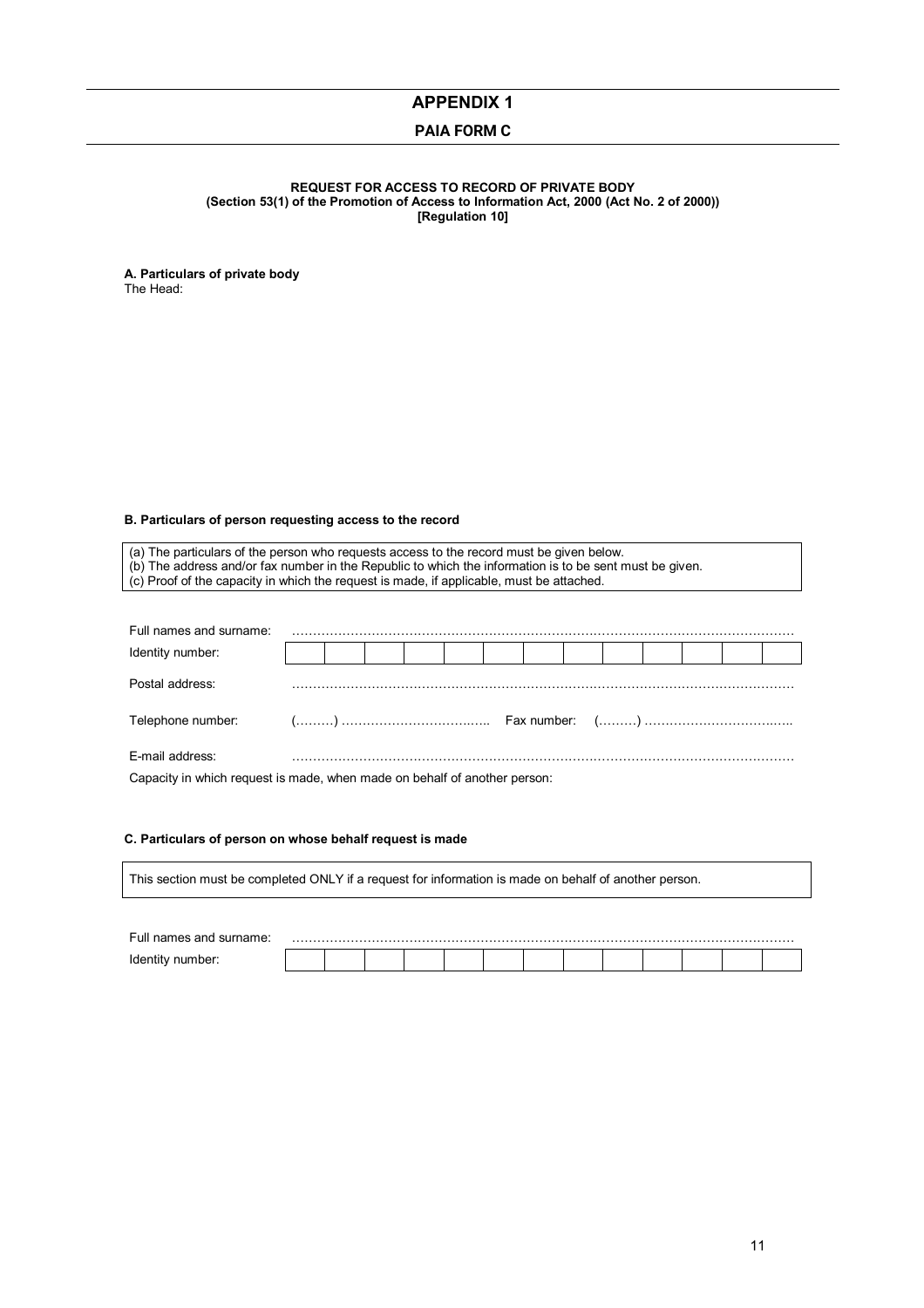#### **D. Particulars of record**

| Provide full particulars of the record to which access is requested, including the reference number if that is known to<br>(a)<br>you, to enable the record to be located. |
|----------------------------------------------------------------------------------------------------------------------------------------------------------------------------|
| If the provided space is inadequate, please continue on a separate folio and attach it to this form. The requester<br>(b)<br>must sign all the additional folios.          |
| 1. Description of record or relevant part of the record:                                                                                                                   |
|                                                                                                                                                                            |
|                                                                                                                                                                            |
|                                                                                                                                                                            |
|                                                                                                                                                                            |
| 2. Reference number, if available:                                                                                                                                         |
|                                                                                                                                                                            |
|                                                                                                                                                                            |
|                                                                                                                                                                            |
|                                                                                                                                                                            |
| 3. Any further particulars of record:                                                                                                                                      |
|                                                                                                                                                                            |
|                                                                                                                                                                            |
|                                                                                                                                                                            |
|                                                                                                                                                                            |

#### **E. Fees**

| (a) | A request for access to a record, other than a record containing personal information about yourself, will be<br>processed only after a request fee has been paid. |
|-----|--------------------------------------------------------------------------------------------------------------------------------------------------------------------|
|     |                                                                                                                                                                    |
| (b) | You will be notified of the amount required to be paid as the request fee.                                                                                         |
| (c) | The fee payable for access to a record depends on the form in which access is required and the reasonable time                                                     |
|     | required to search for and prepare a record.                                                                                                                       |
| (d) | If you qualify for exemption of the payment of any fee, please state the reason for exemption.                                                                     |
|     |                                                                                                                                                                    |

Reason for exemption from payment of fees:

…………………………………………………………………………………………………………………………………………….. …………………………………………………………………………………………………………………………………………….. …………………………………………………………………………………………………………………………………………….. …………………………………………………………………………………………………………………………………………….. ……………………………………………………………………………………………………………………………………………..

2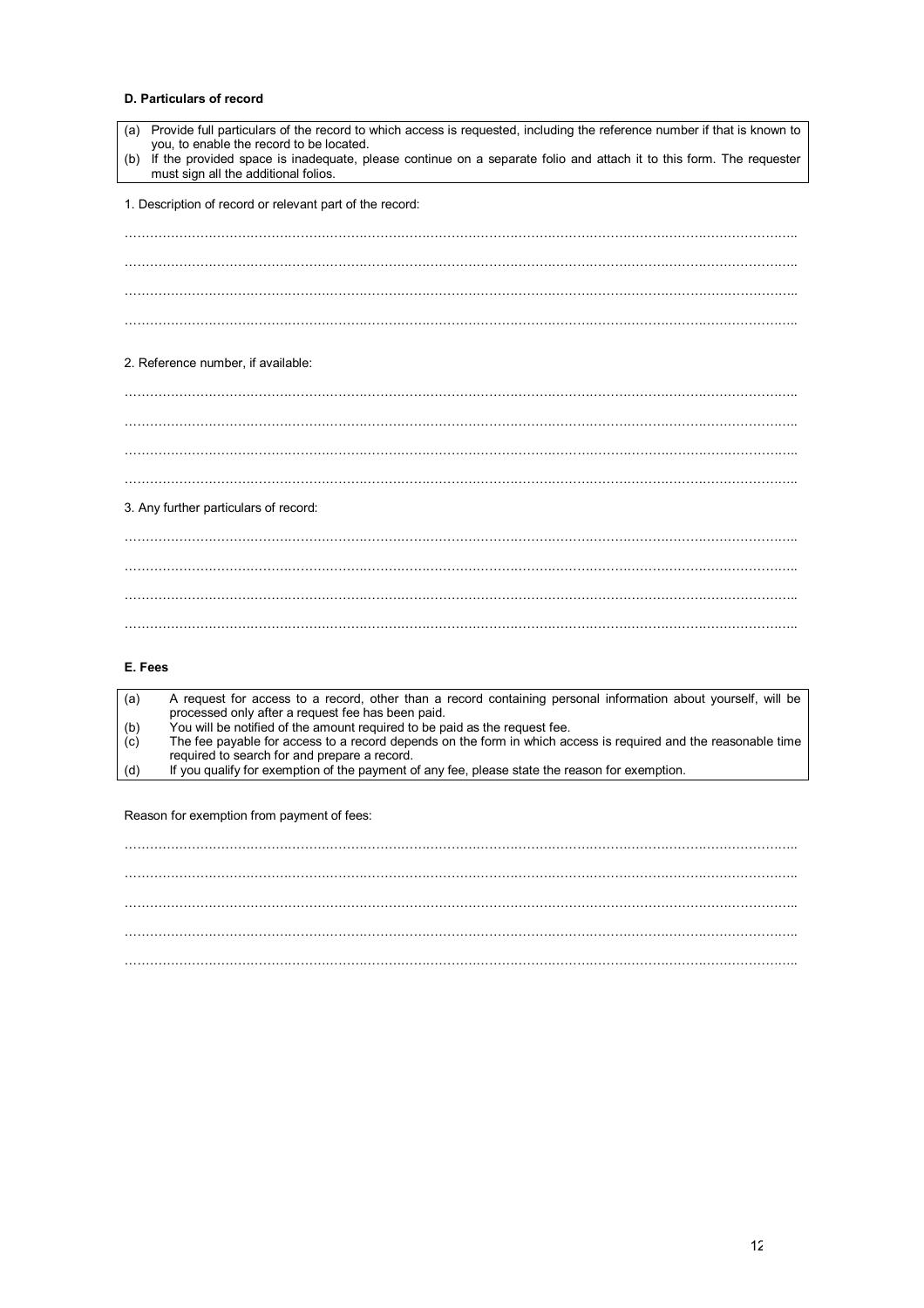#### **F. Form of access to record**

If you are prevented by a disability to read, view or listen to the record in the form of access provided for in 1 to 4 below, state your disability and indicate in which form the record is required.

| Disability: | Form in which record is required: |
|-------------|-----------------------------------|
|             |                                   |

Mark the appropriate box with an **X**.

NOTES:

(a) Compliance with your request for access in the specified form may depend on the form in which the record is available.

(b) Access in the form requested may be refused in certain circumstances. In such a case you will be informed if access will be granted in another form.

(c) The fee payable for access to the record, if any, will be determined partly by the form in which access is requested.

| 1. If the record is in written or printed form:                                                                                               |                                                                                          |                                                                                |                                                                |  |  |  |
|-----------------------------------------------------------------------------------------------------------------------------------------------|------------------------------------------------------------------------------------------|--------------------------------------------------------------------------------|----------------------------------------------------------------|--|--|--|
|                                                                                                                                               | copy of record*                                                                          | inspection of record                                                           |                                                                |  |  |  |
| 2. If record consists of visual images -<br>(this includes photographs, slides, video recordings, computer-generated images, sketches, etc.): |                                                                                          |                                                                                |                                                                |  |  |  |
|                                                                                                                                               | view the images                                                                          | copy of the images*                                                            | transcription of the<br>images*                                |  |  |  |
|                                                                                                                                               | 3. If record consists of recorded words or information which can be reproduced in sound: |                                                                                |                                                                |  |  |  |
|                                                                                                                                               | listen to the soundtrack<br>(audio cassette)                                             | transcription of soundtrack*<br>(written or printed document)                  |                                                                |  |  |  |
|                                                                                                                                               |                                                                                          | 4. If record is held on computer or in an electronic or machine-readable form: |                                                                |  |  |  |
|                                                                                                                                               | printed copy of record*                                                                  | printed copy of information<br>derived from the record*                        | copy in computer<br>readable form*<br>(stiffy or compact disc) |  |  |  |
|                                                                                                                                               |                                                                                          |                                                                                |                                                                |  |  |  |

| *If you requested a copy or transcription of a record (above), do you wish the copy or | <b>YES</b> | NO. |
|----------------------------------------------------------------------------------------|------------|-----|
| transcription to be posted to you?                                                     |            |     |
| Postage is payable.                                                                    |            |     |

#### **G. Particulars of right to be exercised or protected**

If the provided space is inadequate, please continue on a separate folio and attach it to this form. **The requester must sign all the additional folios.** 

1. Indicate which right is to be exercised or protected:

| 2. Explain why the record requested is required for the exercise or protection of the aforementioned right: |
|-------------------------------------------------------------------------------------------------------------|
|                                                                                                             |
|                                                                                                             |
|                                                                                                             |

3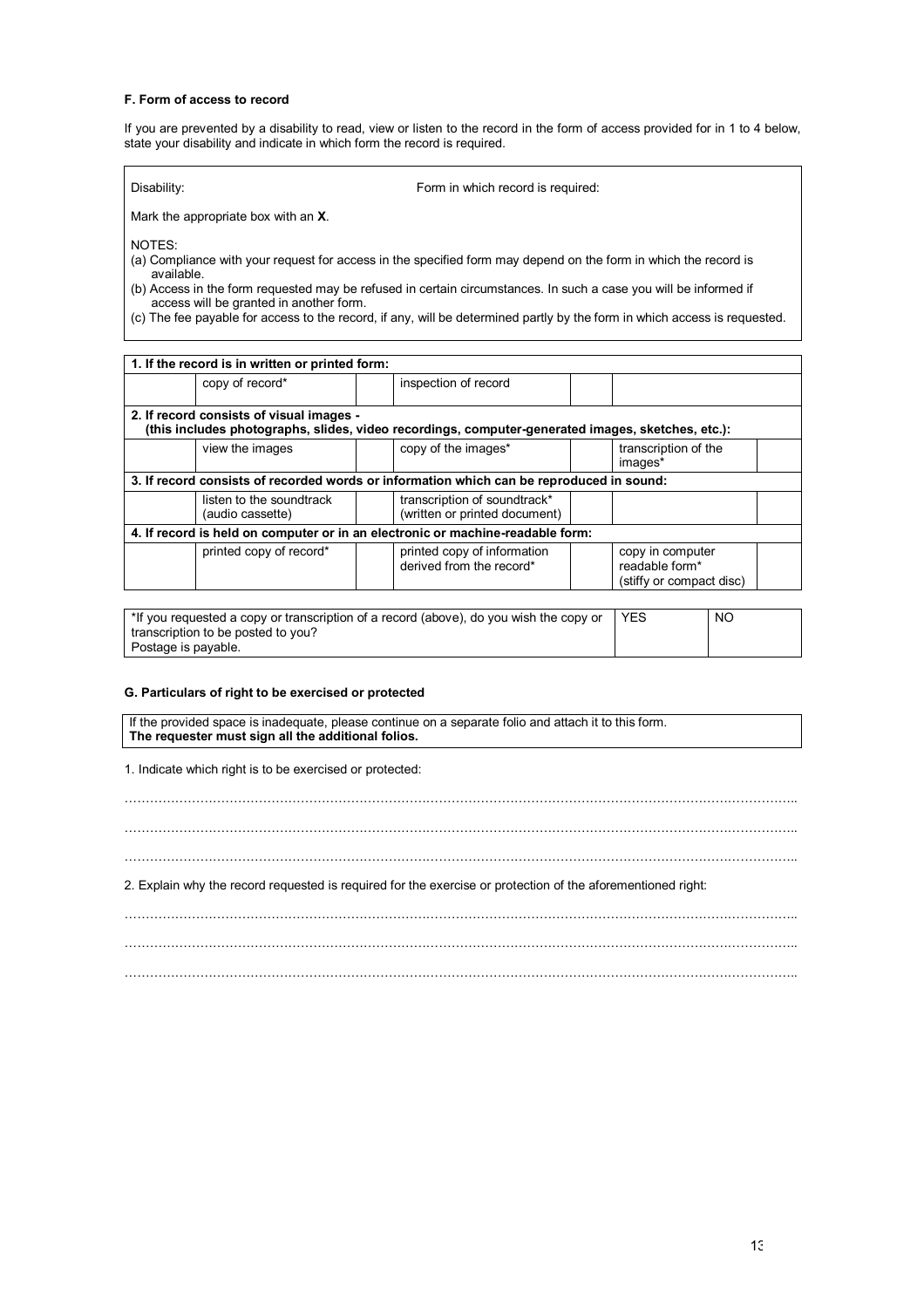#### **H. Notice of decision regarding request for access**

You will be notified in writing whether your request has been approved / denied. If you wish to be informed in another manner, please specify the manner and provide the necessary particulars to enable compliance with your request. How would you prefer to be informed of the decision regarding your request for access to the record? ……………………………………………………………………………………………………………………………………………..

Signed at ……………………………………………. this day………… of ………………………………year ……….

……………………………………………………………… SIGNATURE OF REQUESTER / PERSON ON WHOSE BEHALF REQUEST IS MADE

4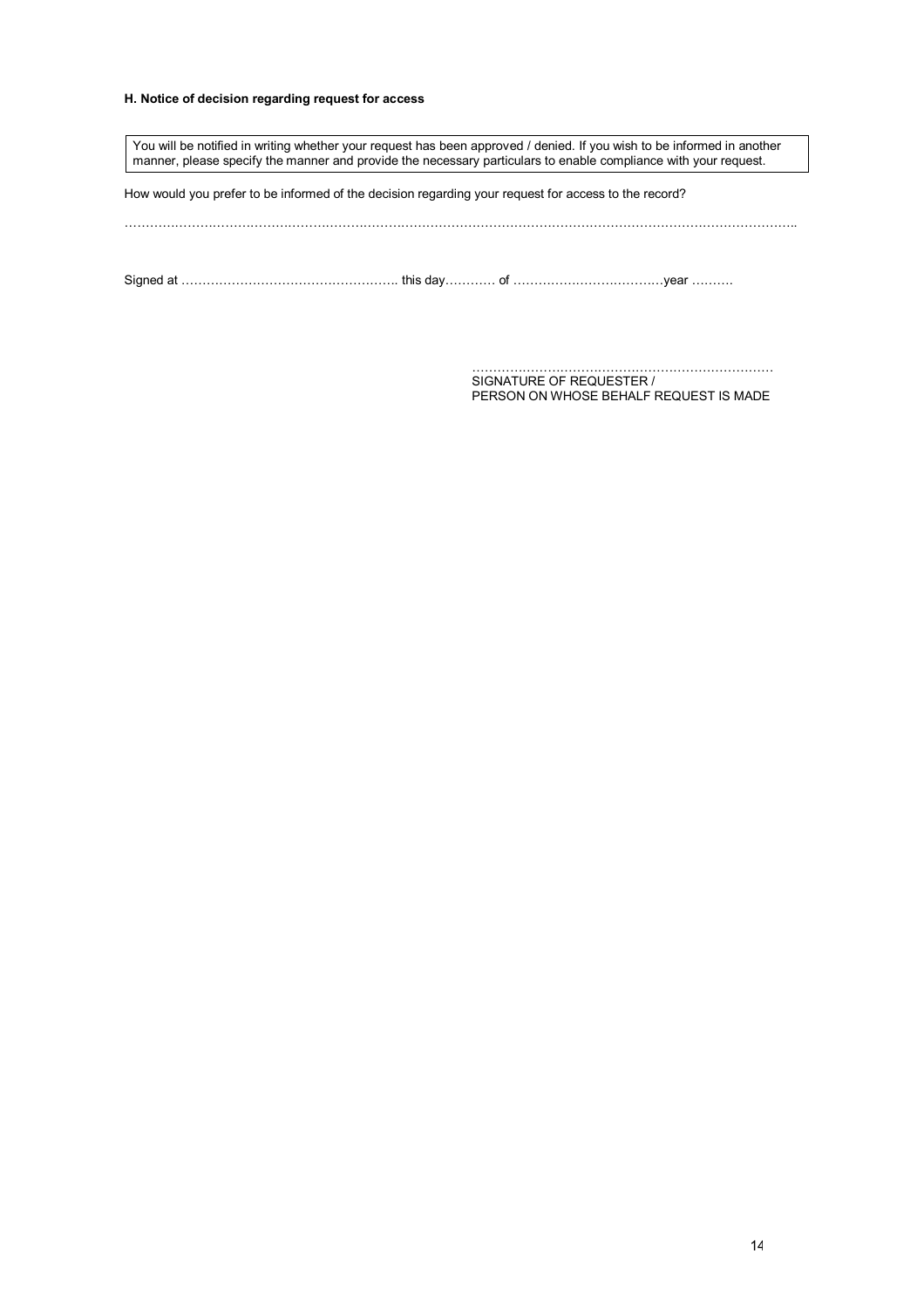#### **POPI FORM 1**

#### **FORM 1 OBJECTION TO THE PROCESSING OF PERSONAL INFORMATION IN TERMS OF SECTION 11(3) OF THE PROTECTION OF PERSONAL INFORMATION ACT, 2013 (ACT NO. 4 OF 2013)**

#### **REGULATIONS RELATING TO THE PROTECTION OF PERSONAL INFORMATION, 2018** [Regulation 2]

Note:<br>1.

- Affidavits or other documentary evidence as applicable in support of the objection may be attached.
- 2. If the space provided for in this Form is inadequate, submit information as an Annexure to this Form and sign each page.

3. Complete as is applicable.

| A                                                                   | <b>DETAILS OF DATA SUBJECT</b>                                                                                   |
|---------------------------------------------------------------------|------------------------------------------------------------------------------------------------------------------|
| Name(s) and<br>surname/registered<br>name of data subject:          |                                                                                                                  |
| Unique Identifier/<br><b>Identity Number</b>                        |                                                                                                                  |
| Residential, postal or<br>business address:                         |                                                                                                                  |
|                                                                     | Code (                                                                                                           |
| Contact number(s):                                                  |                                                                                                                  |
| Fax number / E-mail<br>address:                                     |                                                                                                                  |
| B                                                                   | <b>DETAILS OF RESPONSIBLE PARTY</b>                                                                              |
| Name(s) and<br>surname/ Registered<br>name of responsible<br>party: |                                                                                                                  |
| Residential, postal or<br>business address:                         |                                                                                                                  |
|                                                                     |                                                                                                                  |
| Contact number(s):                                                  | Code (                                                                                                           |
| Fax number/ E-mail<br>address:                                      |                                                                                                                  |
| C                                                                   | REASONS FOR OBJECTION IN TERMS OF SECTION 11(1)(d) to (f) (Please<br>provide detailed reasons for the objection) |
|                                                                     |                                                                                                                  |
|                                                                     |                                                                                                                  |
|                                                                     |                                                                                                                  |
|                                                                     |                                                                                                                  |
|                                                                     |                                                                                                                  |
|                                                                     |                                                                                                                  |
|                                                                     |                                                                                                                  |
|                                                                     |                                                                                                                  |

Signed at .......................................... this ...................... day of ...........................20………...

............................................................ Signature of data subject/designated person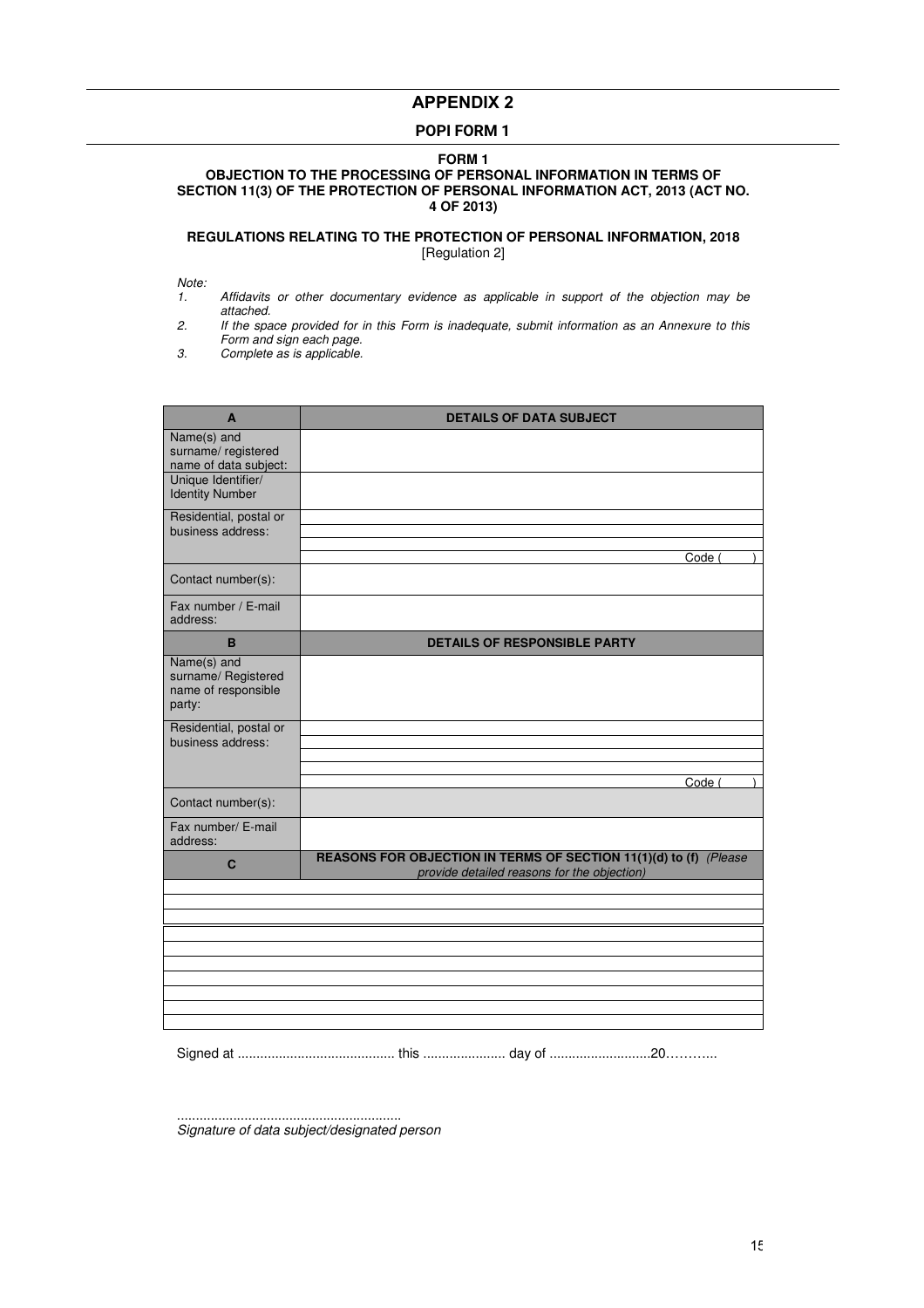#### **POPI FORM 2**

#### **REQUEST FOR CORRECTION OR DELETION OF PERSONAL INFORMATION OR DESTROYING OR DELETION OF RECORD OF PERSONAL INFORMATION IN TERMS OF SECTION 24(1) OF THE PROTECTION OF PERSONAL INFORMATION ACT, 2013 (ACT NO. 4 OF 2013)**

#### **REGULATIONS RELATING TO THE PROTECTION OF PERSONAL INFORMATION, 2018** [Regulation 3]

Note:

- 1. Affidavits or other documentary evidence as applicable in support of the request may be attached.<br>2. If the space provided for in this Form is inadequate, submit information as an Annexure to this
	- 2. If the space provided for in this Form is inadequate, submit information as an Annexure to this Form and sign each page.
- 3. Complete as is applicable.

Mark the appropriate box with an "x".

**Request for:** 



Correction or deletion of the personal information about the data subject which is in possession or under the control of the responsible party.



Destroying or deletion of a record of personal information about the data subject which is in possession or under the control of the responsible party and who is no longer authorised to retain the record of information.

| A                                                                 | <b>DETAILS OF THE DATA SUBJECT</b>  |
|-------------------------------------------------------------------|-------------------------------------|
| Name(s) and surname /<br>registered name of data<br>subject:      |                                     |
| Unique identifier/<br><b>Identity Number:</b>                     |                                     |
|                                                                   |                                     |
| Residential, postal or                                            |                                     |
| business address:                                                 |                                     |
|                                                                   | Code (                              |
| Contact number(s):                                                |                                     |
| Fax number/E-mail<br>address:                                     |                                     |
| B                                                                 | <b>DETAILS OF RESPONSIBLE PARTY</b> |
| Name(s) and surname /<br>registered name of<br>responsible party: |                                     |
| Residential, postal or                                            |                                     |
| business address:                                                 |                                     |
|                                                                   | Code                                |
| Contact number(s):                                                |                                     |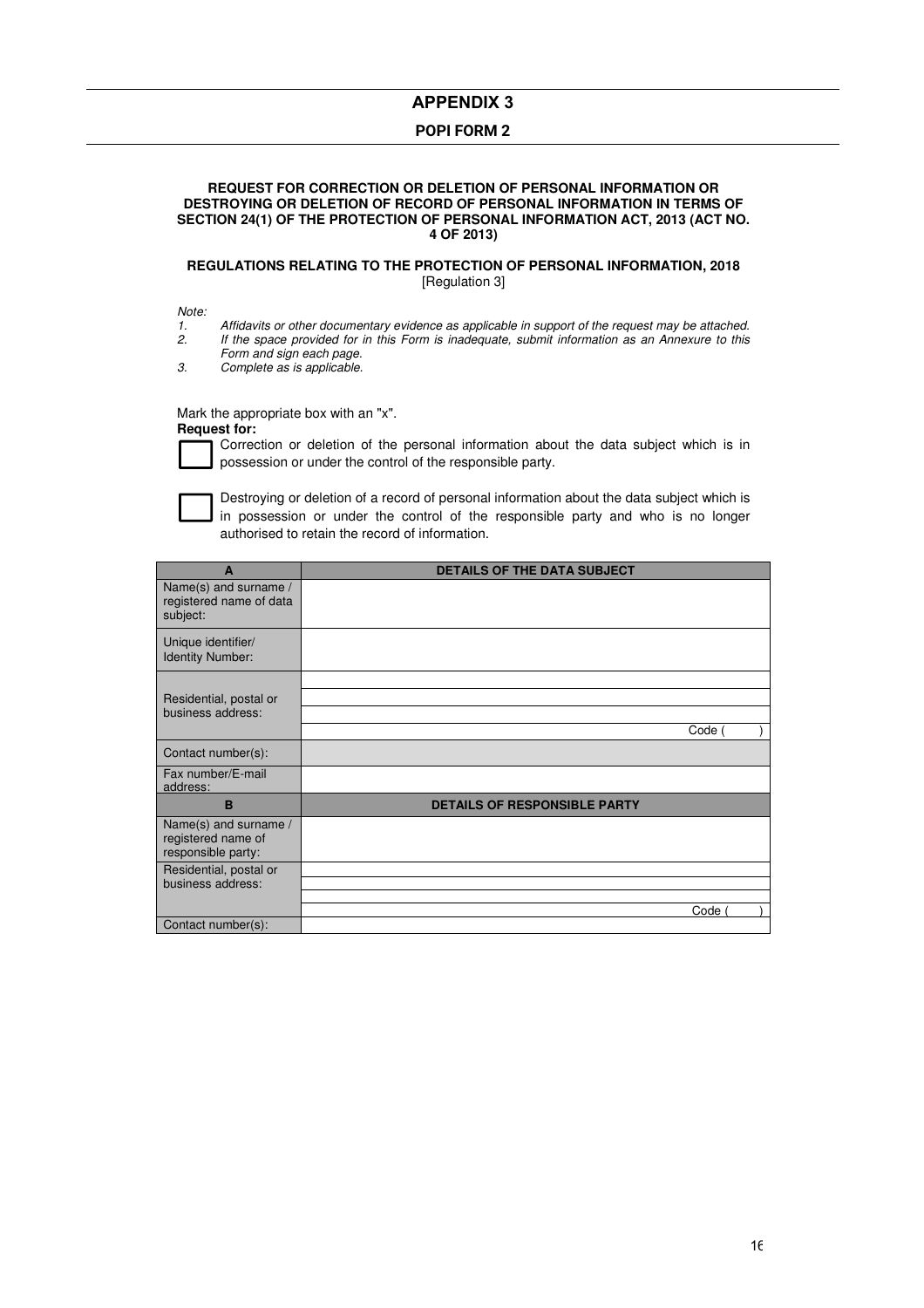| Fax number/ E-mail<br>address: |                                                                                                                                                                                                                                                                                                                                                                                                                                                                                          |
|--------------------------------|------------------------------------------------------------------------------------------------------------------------------------------------------------------------------------------------------------------------------------------------------------------------------------------------------------------------------------------------------------------------------------------------------------------------------------------------------------------------------------------|
| C                              | <b>INFORMATION TO BE CORRECTED/DELETED/ DESTRUCTED/ DESTROYED</b>                                                                                                                                                                                                                                                                                                                                                                                                                        |
|                                |                                                                                                                                                                                                                                                                                                                                                                                                                                                                                          |
|                                |                                                                                                                                                                                                                                                                                                                                                                                                                                                                                          |
|                                |                                                                                                                                                                                                                                                                                                                                                                                                                                                                                          |
|                                |                                                                                                                                                                                                                                                                                                                                                                                                                                                                                          |
|                                |                                                                                                                                                                                                                                                                                                                                                                                                                                                                                          |
|                                |                                                                                                                                                                                                                                                                                                                                                                                                                                                                                          |
| D                              | REASONS FOR *CORRECTION OR DELETION OF THE PERSONAL<br><b>INFORMATION ABOUT THE DATA SUBJECT IN TERMS OF SECTION 24(1)(a)</b><br>WHICH IS IN POSSESSION OR UNDER THE CONTROL OF THE<br><b>RESPONSIBLE PARTY; and or</b><br><b>REASONS FOR *DESTRUCTION OR DELETION OF A RECORD OF PERSONAL</b><br>INFORMATION ABOUT THE DATA SUBJECT IN TERMS OF SECTION 24(1)(b)<br>WHICH THE RESPONSIBLE PARTY IS NO LONGER AUTHORISED TO RETAIN.<br>(Please provide detailed reasons for the request) |
|                                |                                                                                                                                                                                                                                                                                                                                                                                                                                                                                          |
|                                |                                                                                                                                                                                                                                                                                                                                                                                                                                                                                          |
|                                |                                                                                                                                                                                                                                                                                                                                                                                                                                                                                          |
|                                |                                                                                                                                                                                                                                                                                                                                                                                                                                                                                          |
|                                |                                                                                                                                                                                                                                                                                                                                                                                                                                                                                          |
|                                |                                                                                                                                                                                                                                                                                                                                                                                                                                                                                          |

Signed at .......................................... this ...................... day of ...........................20………...

........................................................................... Signature of data subject/ designated person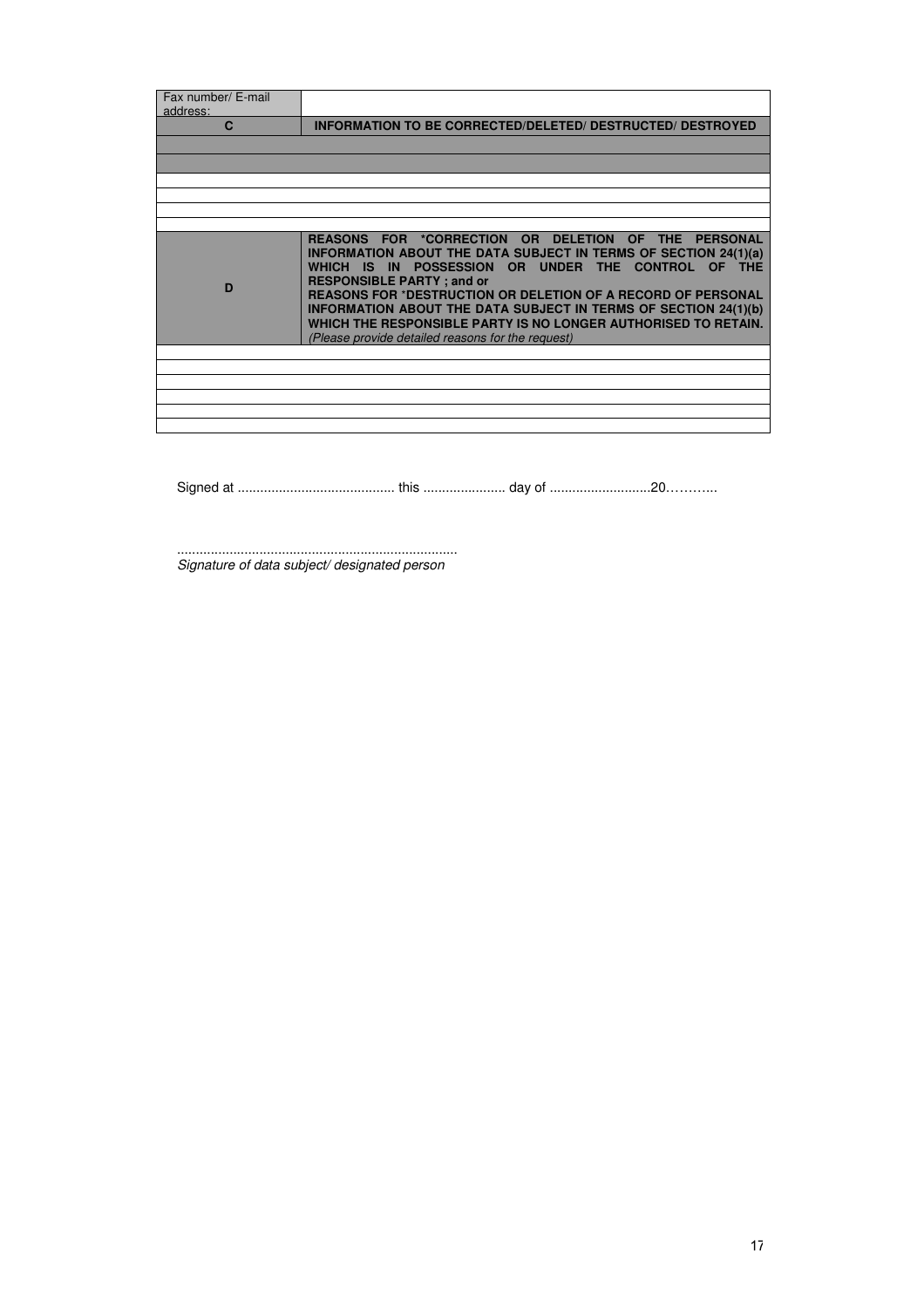# **PERSONAL INFORMATION PROCESSED**

| <b>DATA</b><br><b>SUBJECTS</b>    | <b>PERSONAL INFORMATION</b>                                                                                                                                                                                                                                                                                                                                                                                                                                                                                                                                                                                                                                                                                                                                                                                                                                                                                                                                    | <b>SPECIAL PERSONAL</b><br><b>INFORMATION</b>                                                                                                                                                                                                                                                                                                                                                                                                                                                                                                                                                                                     |  |
|-----------------------------------|----------------------------------------------------------------------------------------------------------------------------------------------------------------------------------------------------------------------------------------------------------------------------------------------------------------------------------------------------------------------------------------------------------------------------------------------------------------------------------------------------------------------------------------------------------------------------------------------------------------------------------------------------------------------------------------------------------------------------------------------------------------------------------------------------------------------------------------------------------------------------------------------------------------------------------------------------------------|-----------------------------------------------------------------------------------------------------------------------------------------------------------------------------------------------------------------------------------------------------------------------------------------------------------------------------------------------------------------------------------------------------------------------------------------------------------------------------------------------------------------------------------------------------------------------------------------------------------------------------------|--|
| clients and<br>their<br>customers | • information relating to race, gender, sex, pregnancy,<br>marital status, national, ethnic or social origin, colour,<br>sexual orientation, age, physical or mental health, well-<br>being, disability, religion, conscience, belief, culture,<br>language or birth;<br>• information relating to education, medical, financial,<br>criminal or employment history;<br>• identifying number, symbol, email address, physical<br>address, telephone number, location information,<br>online identifier or other particular assignment;<br>· biometric information;<br>• correspondence sent that is implicitly or explicitly of a<br>private or confidential nature or further<br>correspondence that would reveal the contents of the<br>original correspondence;<br>• the name of the person if it appears with other<br>personal information relating to the person or if the<br>disclosure of the name itself would reveal information<br>about the person | • religious or philosophical<br>beliefs, race or ethnic origin,<br>trade union membership,<br>political persuasion, health<br>or sex life or biometric<br>information (personal<br>identification based on<br>physical, physiological or<br>behavioural characterisation<br>including blood typing,<br>fingerprinting, DNA analysis,<br>retinal scanning and voice<br>recognition);<br>· criminal behaviour subject<br>to the extent that it relates<br>to (i) the alleged<br>commission of any offence,<br>or (ii) any proceedings in<br>respect of any offence<br>allegedly committed or the<br>disposal of such<br>proceedings |  |
| suppliers                         | • information relating to race, gender, sex, pregnancy,<br>marital status, national, ethnic or social origin, colour,<br>sexual orientation, age, physical or mental health, well-<br>being, disability, religion, conscience, belief, culture,<br>language or birth;<br>• information relating to education, medical, financial,<br>criminal or employment history;<br>• identifying number, symbol, email address, physical<br>address, telephone number, location information,<br>online identifier or other particular assignment;<br>• biometric information;<br>• correspondence sent that is implicitly or explicitly of a<br>private or confidential nature or further<br>correspondence that would reveal the contents of the<br>original correspondence;<br>• the name of the person if it appears with other<br>personal information relating to the person or if the<br>disclosure of the name itself would reveal information<br>about the person | • religious or philosophical<br>beliefs, race or ethnic origin,<br>trade union membership,<br>political persuasion, health<br>or sex life or biometric<br>information (personal<br>identification based on<br>physical, physiological or<br>behavioural characterisation<br>including blood typing,<br>fingerprinting, DNA analysis,<br>retinal scanning and voice<br>recognition);<br>· criminal behaviour subject<br>to the extent that it relates<br>to (i) the alleged<br>commission of any offence,<br>or (ii) any proceedings in<br>respect of any offence<br>allegedly committed or the<br>disposal of such<br>proceedings |  |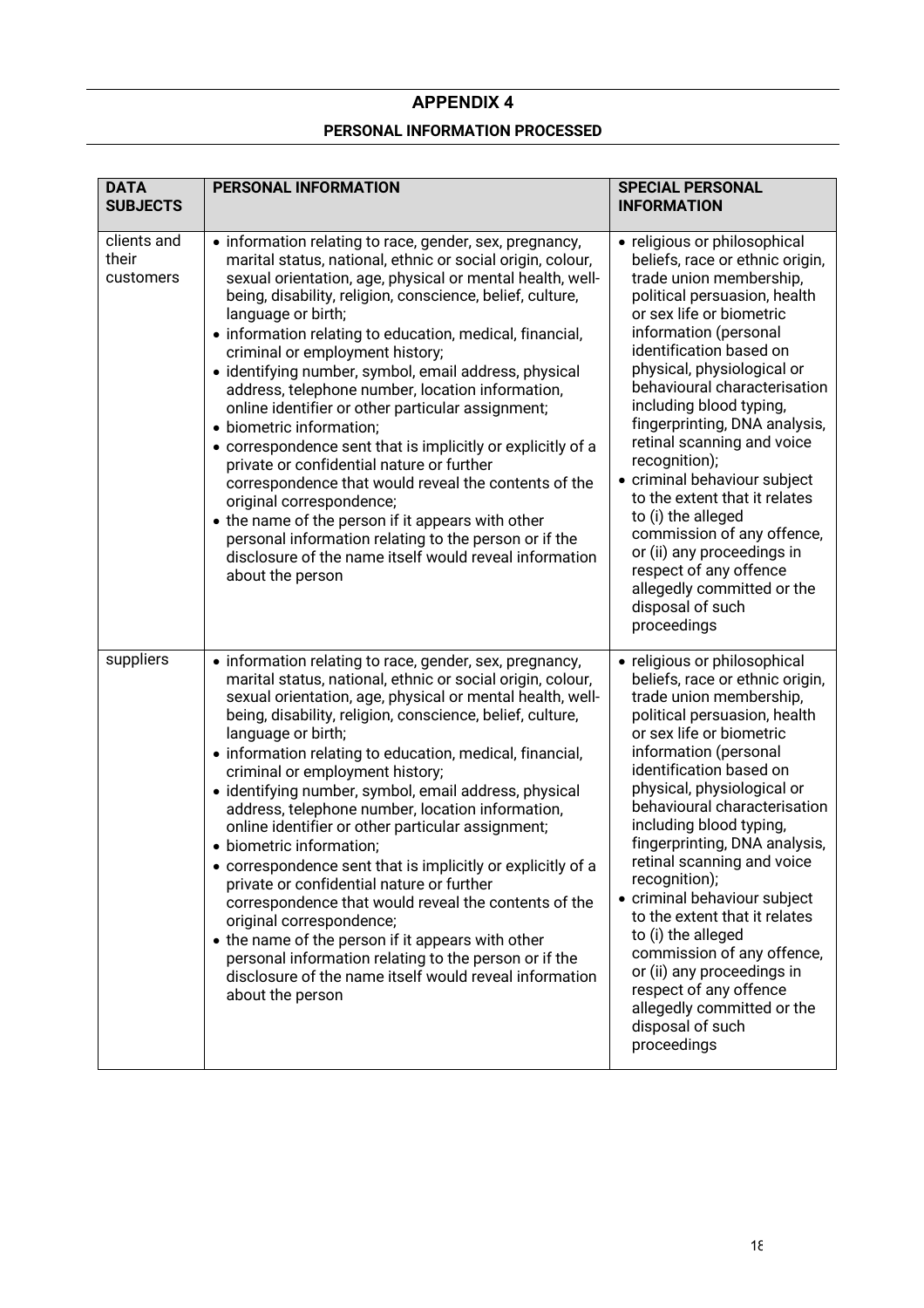| <b>DATA</b><br><b>SUBJECTS</b>                 | <b>PERSONAL INFORMATION</b>                                                                                                                                                                                                                                                                                                                                                                                                                                                                                                                                                                                                                                                                                                                                                                                                                                                                                                                                                                                                                                                    | <b>SPECIAL PERSONAL</b><br><b>INFORMATION</b>                                                                                                                                                                                                                                                                                                                                                                                                                                                                                                                                                                                     |
|------------------------------------------------|--------------------------------------------------------------------------------------------------------------------------------------------------------------------------------------------------------------------------------------------------------------------------------------------------------------------------------------------------------------------------------------------------------------------------------------------------------------------------------------------------------------------------------------------------------------------------------------------------------------------------------------------------------------------------------------------------------------------------------------------------------------------------------------------------------------------------------------------------------------------------------------------------------------------------------------------------------------------------------------------------------------------------------------------------------------------------------|-----------------------------------------------------------------------------------------------------------------------------------------------------------------------------------------------------------------------------------------------------------------------------------------------------------------------------------------------------------------------------------------------------------------------------------------------------------------------------------------------------------------------------------------------------------------------------------------------------------------------------------|
| service<br>providers<br>and their<br>customers | • information relating to race, gender, sex, pregnancy,<br>marital status, national, ethnic or social origin, colour,<br>sexual orientation, age, physical or mental health, well-<br>being, disability, religion, conscience, belief, culture,<br>language or birth;<br>• information relating to education, medical, financial,<br>criminal or employment history;<br>· identifying number, symbol, email address, physical<br>address, telephone number, location information,<br>online identifier or other particular assignment;<br>· biometric information;<br>• correspondence sent that is implicitly or explicitly of a<br>private or confidential nature or further<br>correspondence that would reveal the contents of the<br>original correspondence;<br>• the name of the person if it appears with other<br>personal information relating to the person or if the<br>disclosure of the name itself would reveal information<br>about the person                                                                                                                 | • religious or philosophical<br>beliefs, race or ethnic origin,<br>trade union membership,<br>political persuasion, health<br>or sex life or biometric<br>information (personal<br>identification based on<br>physical, physiological or<br>behavioural characterisation<br>including blood typing,<br>fingerprinting, DNA analysis,<br>retinal scanning and voice<br>recognition);<br>· criminal behaviour subject<br>to the extent that it relates<br>to (i) the alleged<br>commission of any offence,<br>or (ii) any proceedings in<br>respect of any offence<br>allegedly committed or the<br>disposal of such<br>proceedings |
| professional<br>advisers                       | • information relating to race, gender, sex, pregnancy,<br>marital status, national, ethnic or social origin, colour,<br>sexual orientation, age, physical or mental health, well-<br>being, disability, religion, conscience, belief, culture,<br>language or birth;<br>• information relating to education, medical, financial,<br>criminal or employment history;<br>· identifying number, symbol, email address, physical<br>address, telephone number, location information,<br>online identifier or other particular assignment;<br>• biometric information;<br>• personal opinions, views or preferences;<br>• correspondence sent that is implicitly or explicitly of a<br>private or confidential nature or further<br>correspondence that would reveal the contents of the<br>original correspondence;<br>• views and opinions of other individuals about the<br>person;<br>• the name of the person if it appears with other<br>personal information relating to the person or if the<br>disclosure of the name itself would reveal information<br>about the person | • religious or philosophical<br>beliefs, race or ethnic origin,<br>trade union membership,<br>political persuasion, health<br>or sex life or biometric<br>information (personal<br>identification based on<br>physical, physiological or<br>behavioural characterisation<br>including blood typing,<br>fingerprinting, DNA analysis,<br>retinal scanning and voice<br>recognition);<br>• criminal behaviour subject<br>to the extent that it relates<br>to (i) the alleged<br>commission of any offence,<br>or (ii) any proceedings in<br>respect of any offence<br>allegedly committed or the<br>disposal of such<br>proceedings |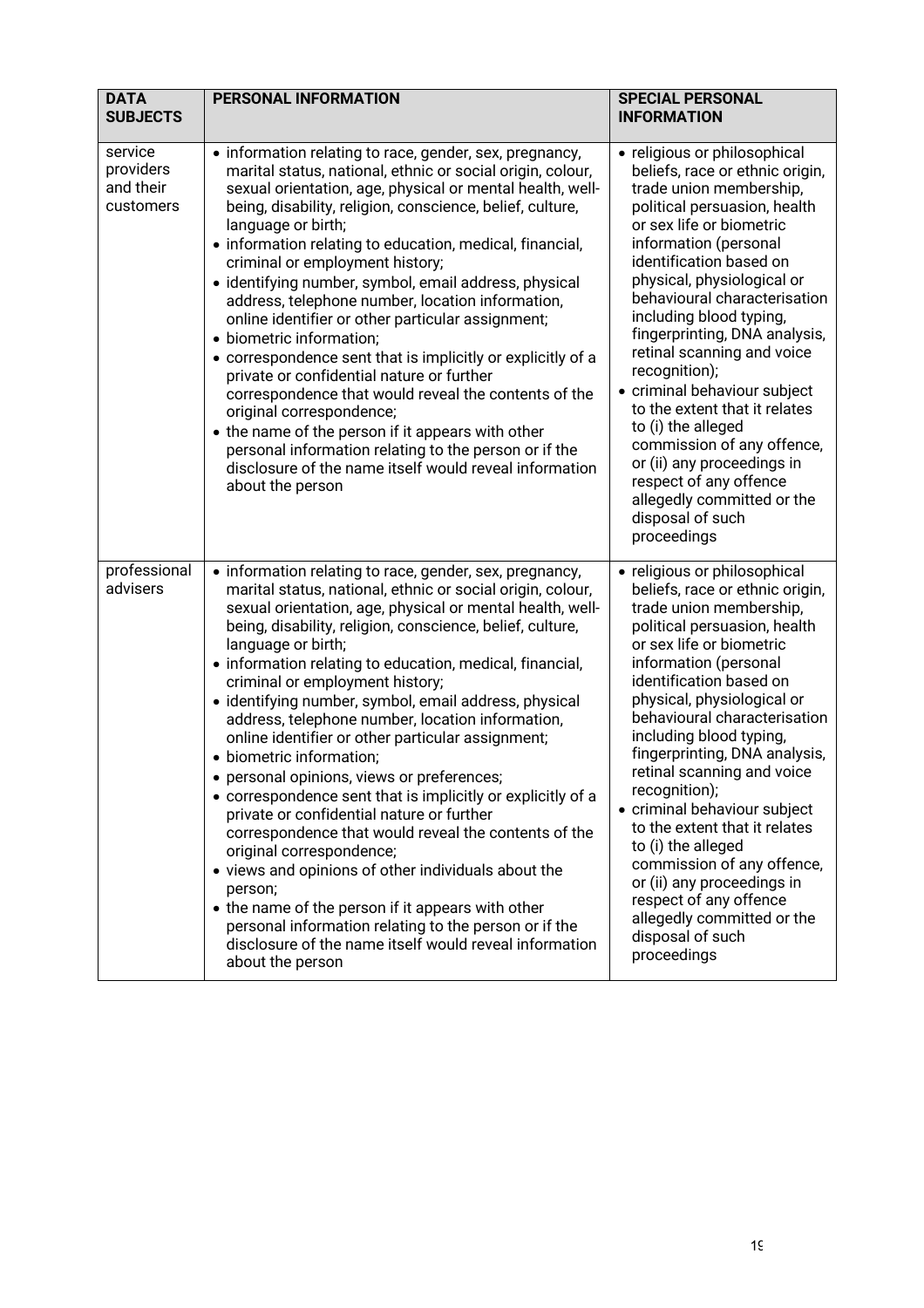| <b>DATA</b><br><b>SUBJECTS</b>                                                                                           | <b>PERSONAL INFORMATION</b>                                                                                                                                                                                                                                                                                                                                                                                                                                                                                                                                                                                                                                                                                                                                                                                                                                                                                                                                                                                                                                                    | <b>SPECIAL PERSONAL</b><br><b>INFORMATION</b>                                                                                                                                                                                                                                                                                                                                                                                                                                                                                                                                                                                     |
|--------------------------------------------------------------------------------------------------------------------------|--------------------------------------------------------------------------------------------------------------------------------------------------------------------------------------------------------------------------------------------------------------------------------------------------------------------------------------------------------------------------------------------------------------------------------------------------------------------------------------------------------------------------------------------------------------------------------------------------------------------------------------------------------------------------------------------------------------------------------------------------------------------------------------------------------------------------------------------------------------------------------------------------------------------------------------------------------------------------------------------------------------------------------------------------------------------------------|-----------------------------------------------------------------------------------------------------------------------------------------------------------------------------------------------------------------------------------------------------------------------------------------------------------------------------------------------------------------------------------------------------------------------------------------------------------------------------------------------------------------------------------------------------------------------------------------------------------------------------------|
| personnel<br>(including<br>employees,<br>contractors<br>and officers)<br>and their<br>family<br>members<br>and relatives | • information relating to race, gender, sex, pregnancy,<br>marital status, national, ethnic or social origin, colour,<br>sexual orientation, age, physical or mental health, well-<br>being, disability, religion, conscience, belief, culture,<br>language or birth;<br>• information relating to education, medical, financial,<br>criminal or employment history;<br>· identifying number, symbol, email address, physical<br>address, telephone number, location information,<br>online identifier or other particular assignment;<br>• biometric information;<br>• personal opinions, views or preferences;<br>• correspondence sent that is implicitly or explicitly of a<br>private or confidential nature or further<br>correspondence that would reveal the contents of the<br>original correspondence;<br>• views and opinions of other individuals about the<br>person;<br>• the name of the person if it appears with other<br>personal information relating to the person or if the<br>disclosure of the name itself would reveal information<br>about the person | • religious or philosophical<br>beliefs, race or ethnic origin,<br>trade union membership,<br>political persuasion, health<br>or sex life or biometric<br>information (personal<br>identification based on<br>physical, physiological or<br>behavioural characterisation<br>including blood typing,<br>fingerprinting, DNA analysis,<br>retinal scanning and voice<br>recognition);<br>• criminal behaviour subject<br>to the extent that it relates<br>to (i) the alleged<br>commission of any offence,<br>or (ii) any proceedings in<br>respect of any offence<br>allegedly committed or the<br>disposal of such<br>proceedings |
| non-<br>executive<br>officers and<br>their family<br>members<br>and relatives                                            | • information relating to race, gender, sex, pregnancy,<br>marital status, national, ethnic or social origin, colour,<br>sexual orientation, age, physical or mental health, well-<br>being, disability, religion, conscience, belief, culture,<br>language or birth;<br>• information relating to education, medical, financial,<br>criminal or employment history;<br>· identifying number, symbol, email address, physical<br>address, telephone number, location information,<br>online identifier or other particular assignment;<br>· biometric information;<br>• personal opinions, views or preferences;<br>• correspondence sent that is implicitly or explicitly of a<br>private or confidential nature or further<br>correspondence that would reveal the contents of the<br>original correspondence;<br>• views and opinions of other individuals about the<br>person;<br>• the name of the person if it appears with other<br>personal information relating to the person or if the<br>disclosure of the name itself would reveal information<br>about the person | • religious or philosophical<br>beliefs, race or ethnic origin,<br>trade union membership,<br>political persuasion, health<br>or sex life or biometric<br>information (personal<br>identification based on<br>physical, physiological or<br>behavioural characterisation<br>including blood typing,<br>fingerprinting, DNA analysis,<br>retinal scanning and voice<br>recognition);<br>• criminal behaviour subject<br>to the extent that it relates<br>to (i) the alleged<br>commission of any offence,<br>or (ii) any proceedings in<br>respect of any offence<br>allegedly committed or the<br>disposal of such<br>proceedings |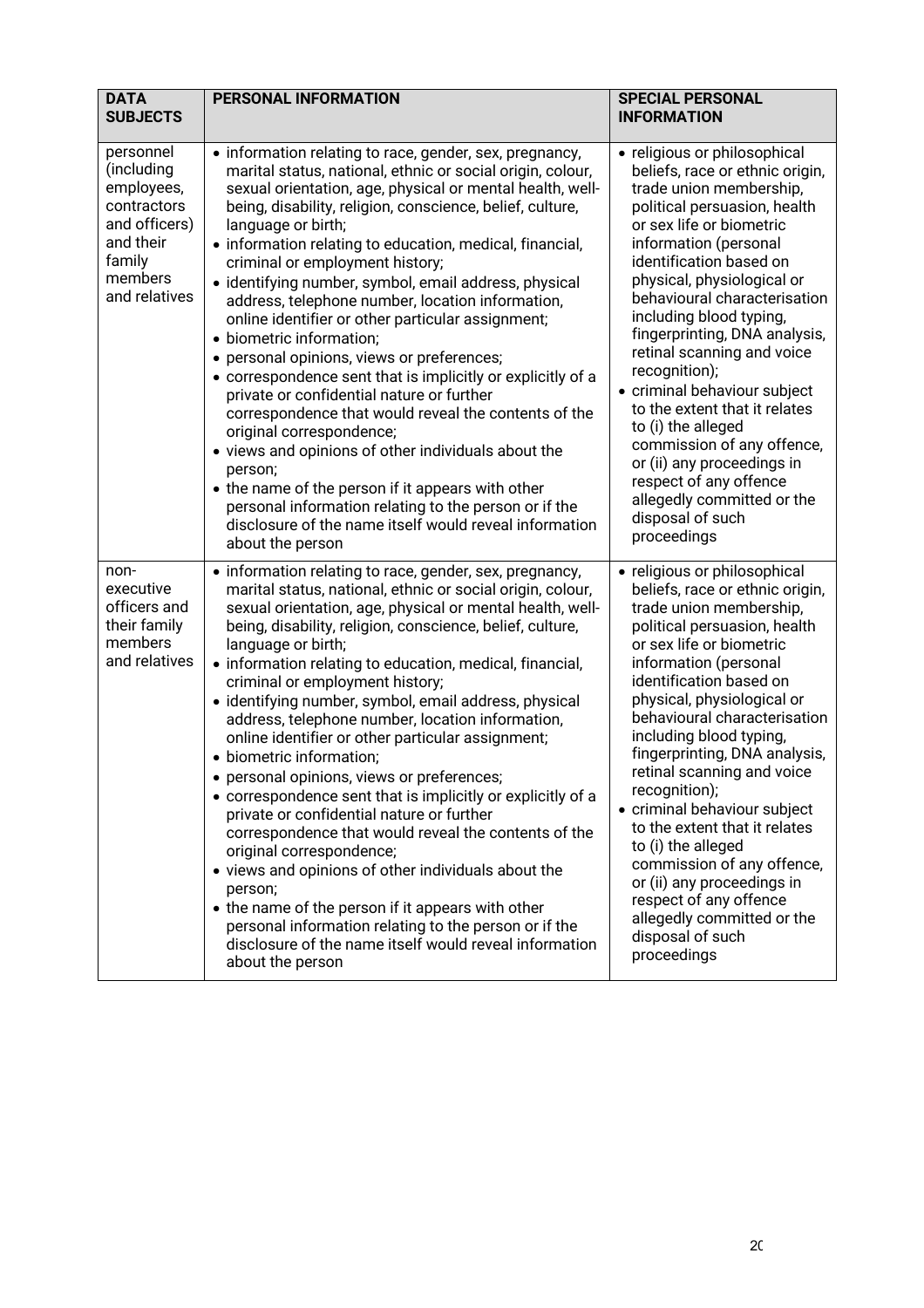| <b>DATA</b><br><b>SUBJECTS</b>                                | <b>PERSONAL INFORMATION</b>                                                                                                                                                                                                                                                                                                                                                                                                                                                                                                                                                                                                                                                                                                                                                                                                                                                                                                                                                                                                                                                    | <b>SPECIAL PERSONAL</b><br><b>INFORMATION</b>                                                                                                                                                                                                                                                                                                                                                                                                                                                                                                                                                                                     |
|---------------------------------------------------------------|--------------------------------------------------------------------------------------------------------------------------------------------------------------------------------------------------------------------------------------------------------------------------------------------------------------------------------------------------------------------------------------------------------------------------------------------------------------------------------------------------------------------------------------------------------------------------------------------------------------------------------------------------------------------------------------------------------------------------------------------------------------------------------------------------------------------------------------------------------------------------------------------------------------------------------------------------------------------------------------------------------------------------------------------------------------------------------|-----------------------------------------------------------------------------------------------------------------------------------------------------------------------------------------------------------------------------------------------------------------------------------------------------------------------------------------------------------------------------------------------------------------------------------------------------------------------------------------------------------------------------------------------------------------------------------------------------------------------------------|
| shareholders<br>and their<br>ultimate<br>beneficial<br>owners | • information relating to race, gender, sex, pregnancy,<br>marital status, national, ethnic or social origin, colour,<br>sexual orientation, age, physical or mental health, well-<br>being, disability, religion, conscience, belief, culture,<br>language or birth;<br>• information relating to education, medical, financial,<br>criminal or employment history;<br>· identifying number, symbol, email address, physical<br>address, telephone number, location information,<br>online identifier or other particular assignment;<br>• biometric information;<br>• personal opinions, views or preferences;<br>• correspondence sent that is implicitly or explicitly of a<br>private or confidential nature or further<br>correspondence that would reveal the contents of the<br>original correspondence;<br>• views and opinions of other individuals about the<br>person;<br>• the name of the person if it appears with other<br>personal information relating to the person or if the<br>disclosure of the name itself would reveal information<br>about the person | • religious or philosophical<br>beliefs, race or ethnic origin,<br>trade union membership,<br>political persuasion, health<br>or sex life or biometric<br>information (personal<br>identification based on<br>physical, physiological or<br>behavioural characterisation<br>including blood typing,<br>fingerprinting, DNA analysis,<br>retinal scanning and voice<br>recognition);<br>• criminal behaviour subject<br>to the extent that it relates<br>to (i) the alleged<br>commission of any offence,<br>or (ii) any proceedings in<br>respect of any offence<br>allegedly committed or the<br>disposal of such<br>proceedings |